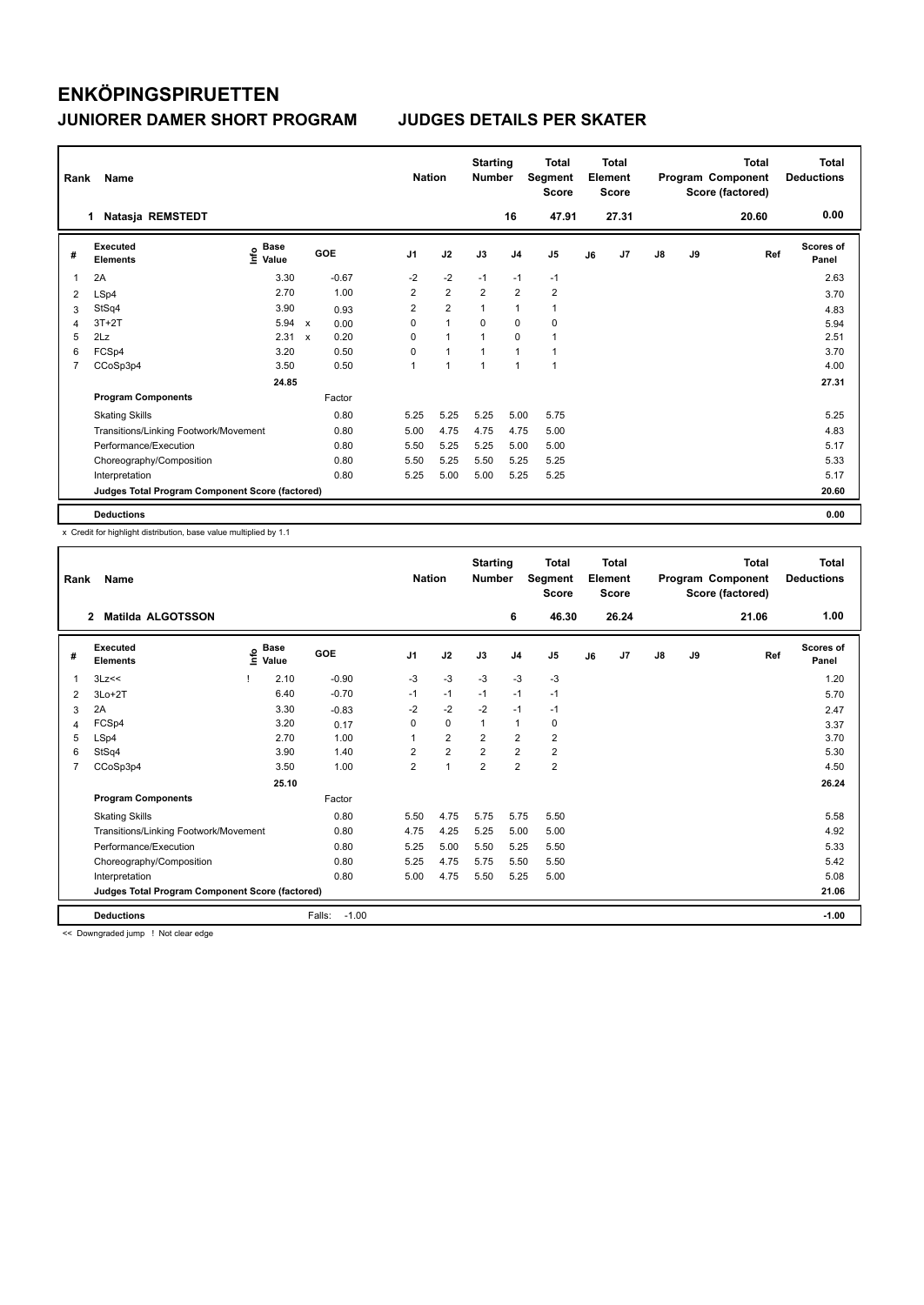| Rank           | Name                                            |         |                      | <b>Nation</b>             | <b>Starting</b><br><b>Number</b> |                | <b>Total</b><br>Segment<br><b>Score</b> |                | <b>Total</b><br>Element<br>Score |                         |    | <b>Total</b><br>Program Component<br>Score (factored) | <b>Total</b><br><b>Deductions</b> |    |       |                           |
|----------------|-------------------------------------------------|---------|----------------------|---------------------------|----------------------------------|----------------|-----------------------------------------|----------------|----------------------------------|-------------------------|----|-------------------------------------------------------|-----------------------------------|----|-------|---------------------------|
|                | Josefin TALJEGÅRD<br>3                          |         |                      |                           |                                  |                |                                         |                | 9                                | 38.72                   |    | 20.04                                                 |                                   |    | 18.68 | 0.00                      |
| #              | Executed<br><b>Elements</b>                     | e       | <b>Base</b><br>Value |                           | GOE                              | J <sub>1</sub> | J2                                      | J3             | J <sub>4</sub>                   | J5                      | J6 | J <sub>7</sub>                                        | J8                                | J9 | Ref   | <b>Scores of</b><br>Panel |
|                | 3S<+COMBO                                       | $\prec$ | 3.00                 |                           | $-2.10$                          | $-3$           | $-3$                                    | $-3$           | $-3$                             | $-2$                    |    |                                                       |                                   |    |       | 0.90                      |
| $\overline{2}$ | 2A<                                             | $\prec$ | 2.30                 |                           | $-0.67$                          | $-1$           | $-1$                                    | $-2$           | $-1$                             | $-3$                    |    |                                                       |                                   |    |       | 1.63                      |
| 3              | CCoSp3p4                                        |         | 3.50                 |                           | 0.67                             |                | $\overline{1}$                          | $\overline{2}$ | $\overline{2}$                   | $\mathbf{1}$            |    |                                                       |                                   |    |       | 4.17                      |
| 4              | LSp4                                            |         | 2.70                 |                           | 0.83                             | 2              | $\mathbf{1}$                            | $\overline{2}$ | $\mathbf{1}$                     | $\overline{\mathbf{c}}$ |    |                                                       |                                   |    |       | 3.53                      |
| 5              | 2Lz                                             |         | 2.31                 | $\boldsymbol{\mathsf{x}}$ | 0.00                             | $\Omega$       | 0                                       |                | 0                                | $-1$                    |    |                                                       |                                   |    |       | 2.31                      |
| 6              | FCSp4                                           |         | 3.20                 |                           | 0.17                             | $\Omega$       | $\mathbf 0$                             | 0              | $\mathbf{1}$                     | $\mathbf{1}$            |    |                                                       |                                   |    |       | 3.37                      |
| 7              | StSq3                                           |         | 3.30                 |                           | 0.83                             | $\overline{1}$ | $\overline{2}$                          | 1              | $\overline{2}$                   | $\overline{\mathbf{c}}$ |    |                                                       |                                   |    |       | 4.13                      |
|                |                                                 |         | 20.31                |                           |                                  |                |                                         |                |                                  |                         |    |                                                       |                                   |    |       | 20.04                     |
|                | <b>Program Components</b>                       |         |                      |                           | Factor                           |                |                                         |                |                                  |                         |    |                                                       |                                   |    |       |                           |
|                | <b>Skating Skills</b>                           |         |                      |                           | 0.80                             | 4.75           | 4.75                                    | 5.00           | 4.75                             | 5.25                    |    |                                                       |                                   |    |       | 4.83                      |
|                | Transitions/Linking Footwork/Movement           |         |                      |                           | 0.80                             | 4.50           | 4.00                                    | 4.25           | 4.50                             | 4.75                    |    |                                                       |                                   |    |       | 4.42                      |
|                | Performance/Execution                           |         |                      |                           | 0.80                             | 4.75           | 4.50                                    | 4.50           | 4.75                             | 5.00                    |    |                                                       |                                   |    |       | 4.67                      |
|                | Choreography/Composition                        |         |                      |                           | 0.80                             | 4.75           | 4.50                                    | 4.50           | 4.75                             | 5.00                    |    |                                                       |                                   |    |       | 4.67                      |
|                | Interpretation                                  |         |                      |                           | 0.80                             | 4.75           | 4.75                                    | 4.50           | 4.75                             | 5.25                    |    |                                                       |                                   |    |       | 4.75                      |
|                | Judges Total Program Component Score (factored) |         |                      |                           |                                  |                |                                         |                |                                  |                         |    |                                                       |                                   |    |       | 18.68                     |
|                | <b>Deductions</b>                               |         |                      |                           |                                  |                |                                         |                |                                  |                         |    |                                                       |                                   |    |       | 0.00                      |

< Under-rotated jump x Credit for highlight distribution, base value multiplied by 1.1

| Rank | Name                                            |    |                      | <b>Nation</b> |                | <b>Starting</b><br><b>Number</b> |                | <b>Total</b><br>Segment<br><b>Score</b> |                | Total<br>Element<br><b>Score</b> |       |               | Total<br>Program Component<br>Score (factored) | <b>Total</b><br><b>Deductions</b> |                    |
|------|-------------------------------------------------|----|----------------------|---------------|----------------|----------------------------------|----------------|-----------------------------------------|----------------|----------------------------------|-------|---------------|------------------------------------------------|-----------------------------------|--------------------|
|      | <b>Victoria ENGLUND</b><br>4                    |    |                      |               |                |                                  |                | 26                                      | 37.24          |                                  | 20.30 |               |                                                | 16.94                             | 0.00               |
| #    | Executed<br><b>Elements</b>                     | ۴٥ | <b>Base</b><br>Value | GOE           | J <sub>1</sub> | J2                               | J3             | J <sub>4</sub>                          | J <sub>5</sub> | J6                               | J7    | $\mathsf{J}8$ | J9                                             | Ref                               | Scores of<br>Panel |
| 1    | $3T<+2T<$                                       | << | 3.40                 | $-2.10$       | $-3$           | $-3$                             | $-3$           | $-2$                                    | $-3$           |                                  |       |               |                                                |                                   | 1.30               |
| 2    | 2Lz                                             |    | 2.10                 | 0.30          | 1              | $\mathbf{1}$                     | $\mathbf{1}$   | $\mathbf{1}$                            | $\mathbf{1}$   |                                  |       |               |                                                |                                   | 2.40               |
| 3    | 2A                                              |    | 3.30                 | $-0.50$       | $-1$           | $-1$                             | $-1$           | $-1$                                    | $-1$           |                                  |       |               |                                                |                                   | 2.80               |
| 4    | FCSp2                                           |    | 2.30                 | 0.00          | $\Omega$       | $\Omega$                         | $\Omega$       | $\Omega$                                | 1              |                                  |       |               |                                                |                                   | 2.30               |
| 5    | CCoSp3p4                                        |    | 3.50                 | 0.50          |                | $\mathbf{1}$                     | 1              | $\mathbf{1}$                            | 1              |                                  |       |               |                                                |                                   | 4.00               |
| 6    | StSq3                                           |    | 3.30                 | 0.50          | <sup>0</sup>   | $\mathbf{1}$                     | 1              | 1                                       | 1              |                                  |       |               |                                                |                                   | 3.80               |
| 7    | LSp4                                            |    | 2.70                 | 1.00          | 2              | $\overline{2}$                   | $\overline{2}$ | $\overline{2}$                          | $\overline{2}$ |                                  |       |               |                                                |                                   | 3.70               |
|      |                                                 |    | 20.60                |               |                |                                  |                |                                         |                |                                  |       |               |                                                |                                   | 20.30              |
|      | <b>Program Components</b>                       |    |                      | Factor        |                |                                  |                |                                         |                |                                  |       |               |                                                |                                   |                    |
|      | <b>Skating Skills</b>                           |    |                      | 0.80          | 4.50           | 4.50                             | 4.25           | 4.25                                    | 4.75           |                                  |       |               |                                                |                                   | 4.42               |
|      | Transitions/Linking Footwork/Movement           |    |                      | 0.80          | 3.75           | 3.75                             | 4.00           | 4.00                                    | 4.00           |                                  |       |               |                                                |                                   | 3.92               |
|      | Performance/Execution                           |    |                      | 0.80          | 4.50           | 4.50                             | 4.00           | 4.00                                    | 4.50           |                                  |       |               |                                                |                                   | 4.33               |
|      | Choreography/Composition                        |    |                      | 0.80          | 4.00           | 4.25                             | 4.25           | 4.25                                    | 4.50           |                                  |       |               |                                                |                                   | 4.25               |
|      | Interpretation                                  |    |                      | 0.80          | 4.25           | 4.25                             | 4.25           | 4.25                                    | 4.25           |                                  |       |               |                                                |                                   | 4.25               |
|      | Judges Total Program Component Score (factored) |    |                      |               |                |                                  |                |                                         |                |                                  |       |               |                                                |                                   | 16.94              |
|      | <b>Deductions</b>                               |    |                      |               |                |                                  |                |                                         |                |                                  |       |               |                                                |                                   | 0.00               |

< Under-rotated jump << Downgraded jump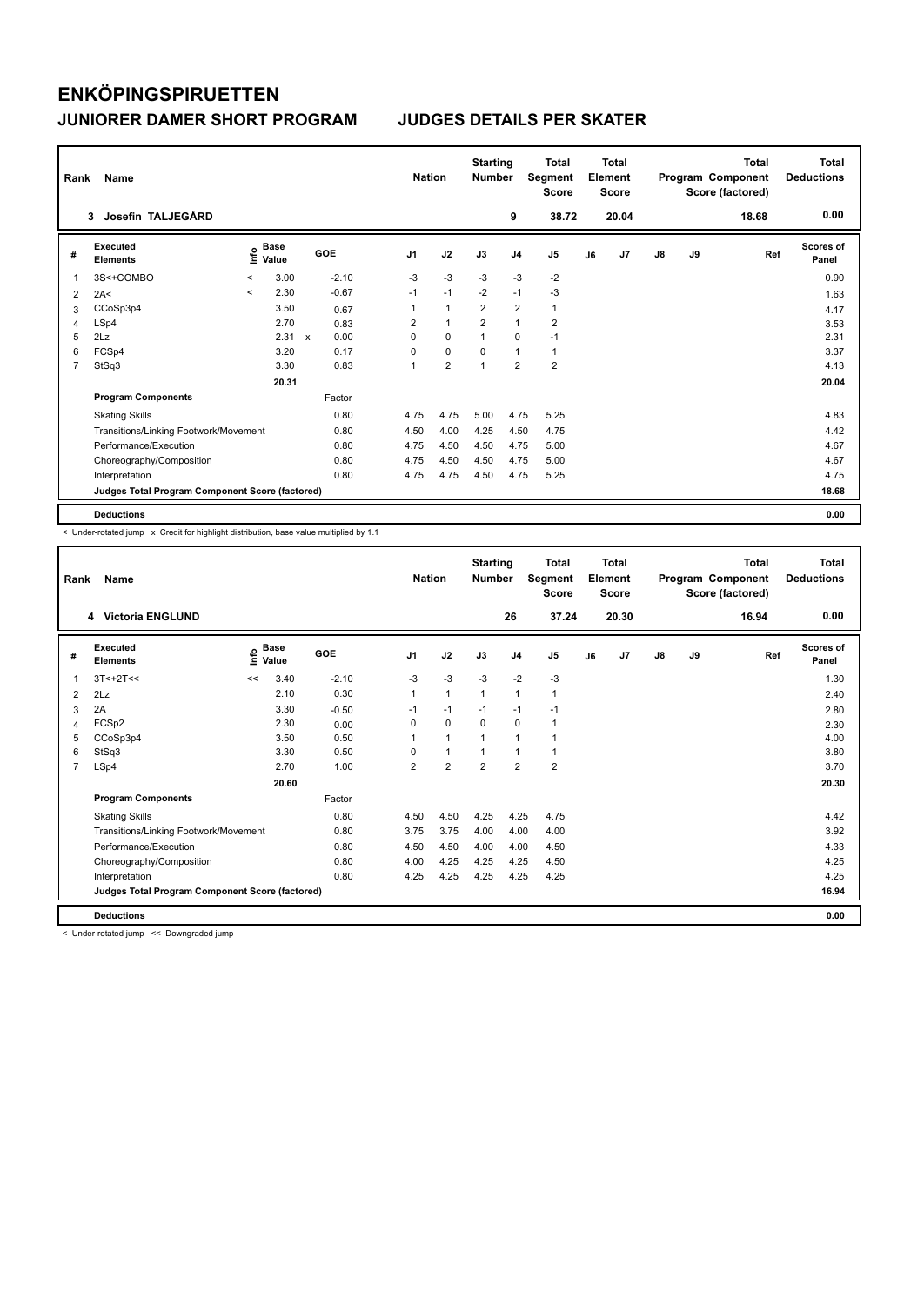| Rank           | Name                                            |         |                      | <b>Nation</b> |         | <b>Starting</b><br><b>Number</b> |      | <b>Total</b><br>Segment<br><b>Score</b> |                | <b>Total</b><br>Element<br><b>Score</b> |              |    | <b>Total</b><br>Program Component<br>Score (factored) | Total<br><b>Deductions</b> |    |       |                           |
|----------------|-------------------------------------------------|---------|----------------------|---------------|---------|----------------------------------|------|-----------------------------------------|----------------|-----------------------------------------|--------------|----|-------------------------------------------------------|----------------------------|----|-------|---------------------------|
|                | 5 Clara CALLNE                                  |         |                      |               |         |                                  |      |                                         |                | 21                                      | 35.55        |    | 19.21                                                 |                            |    | 16.34 | 0.00                      |
| #              | Executed<br><b>Elements</b>                     | ١nf٥    | <b>Base</b><br>Value |               | GOE     | J <sub>1</sub>                   |      | J2                                      | J3             | J <sub>4</sub>                          | J5           | J6 | J <sub>7</sub>                                        | $\mathsf{J}8$              | J9 | Ref   | <b>Scores of</b><br>Panel |
| 1              | $3S<+2T<$                                       | $\prec$ | 3.90                 |               | $-2.10$ |                                  | $-3$ | $-3$                                    | $-3$           | $-2$                                    | $-3$         |    |                                                       |                            |    |       | 1.80                      |
| 2              | 2A                                              |         | 3.30                 |               | 0.00    |                                  | 0    | $\mathbf 0$                             | $\Omega$       | $-1$                                    | $\mathbf 0$  |    |                                                       |                            |    |       | 3.30                      |
| 3              | FCSp3                                           |         | 2.80                 |               | 0.00    |                                  | 0    | $\overline{1}$                          | 0              | 0                                       | 0            |    |                                                       |                            |    |       | 2.80                      |
| 4              | StSq3                                           |         | 3.30                 |               | 0.50    | 1                                |      | $\overline{1}$                          | $\overline{1}$ | $\mathbf{1}$                            | 1            |    |                                                       |                            |    |       | 3.80                      |
| 5              | 2Lz                                             |         | 2.31                 | $\mathbf{x}$  | 0.00    |                                  | 0    | $\Omega$                                | $\Omega$       | $\mathbf 0$                             | 0            |    |                                                       |                            |    |       | 2.31                      |
| 6              | CCoSp3p2                                        |         | 2.50                 |               | $-0.20$ |                                  | $-1$ | $-1$                                    | 0              | $\mathbf 0$                             | $-1$         |    |                                                       |                            |    |       | 2.30                      |
| $\overline{7}$ | LSp3                                            |         | 2.40                 |               | 0.50    | 1                                |      | $\overline{1}$                          | $\overline{1}$ | $\mathbf{1}$                            | $\mathbf{1}$ |    |                                                       |                            |    |       | 2.90                      |
|                |                                                 |         | 20.51                |               |         |                                  |      |                                         |                |                                         |              |    |                                                       |                            |    |       | 19.21                     |
|                | <b>Program Components</b>                       |         |                      |               | Factor  |                                  |      |                                         |                |                                         |              |    |                                                       |                            |    |       |                           |
|                | <b>Skating Skills</b>                           |         |                      |               | 0.80    |                                  | 4.25 | 4.00                                    | 4.25           | 4.25                                    | 4.25         |    |                                                       |                            |    |       | 4.25                      |
|                | Transitions/Linking Footwork/Movement           |         |                      |               | 0.80    |                                  | 4.25 | 3.50                                    | 4.00           | 4.00                                    | 4.00         |    |                                                       |                            |    |       | 4.00                      |
|                | Performance/Execution                           |         |                      |               | 0.80    |                                  | 4.50 | 4.00                                    | 4.25           | 4.25                                    | 4.00         |    |                                                       |                            |    |       | 4.17                      |
|                | Choreography/Composition                        |         |                      |               | 0.80    |                                  | 4.50 | 4.00                                    | 4.00           | 4.00                                    | 4.00         |    |                                                       |                            |    |       | 4.00                      |
|                | Interpretation                                  |         |                      |               | 0.80    |                                  | 4.50 | 3.75                                    | 4.25           | 4.00                                    | 3.75         |    |                                                       |                            |    |       | 4.00                      |
|                | Judges Total Program Component Score (factored) |         |                      |               |         |                                  |      |                                         |                |                                         |              |    |                                                       |                            |    |       | 16.34                     |
|                | <b>Deductions</b>                               |         |                      |               |         |                                  |      |                                         |                |                                         |              |    |                                                       |                            |    |       | 0.00                      |

< Under-rotated jump x Credit for highlight distribution, base value multiplied by 1.1

| Rank | Name                                            |         | <b>Nation</b>        |         | <b>Starting</b><br><b>Number</b> |  | <b>Total</b><br>Segment<br><b>Score</b> |                          | Total<br>Element<br><b>Score</b> |                          |    | Total<br>Program Component<br>Score (factored) | <b>Total</b><br><b>Deductions</b> |    |       |                           |
|------|-------------------------------------------------|---------|----------------------|---------|----------------------------------|--|-----------------------------------------|--------------------------|----------------------------------|--------------------------|----|------------------------------------------------|-----------------------------------|----|-------|---------------------------|
|      | Elin SIEVERT<br>6                               |         |                      |         |                                  |  |                                         |                          | 15                               | 34.35                    |    | 17.67                                          |                                   |    | 16.68 | 0.00                      |
| #    | Executed<br><b>Elements</b>                     | lnfo    | <b>Base</b><br>Value | GOE     | J <sub>1</sub>                   |  | J2                                      | J3                       | J <sub>4</sub>                   | J <sub>5</sub>           | J6 | J7                                             | $\mathsf{J}8$                     | J9 | Ref   | <b>Scores of</b><br>Panel |
| 1    | 3S<<+COMBO                                      | <<      | 1.30                 | $-0.60$ | $-3$                             |  | $-3$                                    | $-3$                     | $-3$                             | $-3$                     |    |                                                |                                   |    |       | 0.70                      |
| 2    | $1A<<^*$                                        | $\star$ | 0.00                 | 0.00    |                                  |  |                                         | $\overline{\phantom{a}}$ | $\overline{\phantom{a}}$         | $\overline{\phantom{a}}$ |    |                                                |                                   |    |       | 0.00                      |
| 3    | FCSp4                                           |         | 3.20                 | 0.50    | 1                                |  | 1                                       | $\Omega$                 | $\mathbf{1}$                     | 1                        |    |                                                |                                   |    |       | 3.70                      |
| 4    | StSq3                                           |         | 3.30                 | 0.33    | $\Omega$                         |  | $\mathbf{1}$                            | 1                        | $\mathbf{1}$                     | 0                        |    |                                                |                                   |    |       | 3.63                      |
| 5    | CCoSp3p4                                        |         | 3.50                 | 0.50    | 1                                |  | 1                                       | 1                        | $\mathbf{1}$                     | 1                        |    |                                                |                                   |    |       | 4.00                      |
| 6    | 2Lz                                             |         | $2.31 \times$        | 0.10    | $\Omega$                         |  | 0                                       | 1                        | $\mathbf 0$                      | 1                        |    |                                                |                                   |    |       | 2.41                      |
| 7    | LSp3                                            |         | 2.40                 | 0.83    | $\overline{2}$                   |  | $\mathbf{1}$                            | $\overline{2}$           | $\overline{2}$                   | $\mathbf{1}$             |    |                                                |                                   |    |       | 3.23                      |
|      |                                                 |         | 16.01                |         |                                  |  |                                         |                          |                                  |                          |    |                                                |                                   |    |       | 17.67                     |
|      | <b>Program Components</b>                       |         |                      | Factor  |                                  |  |                                         |                          |                                  |                          |    |                                                |                                   |    |       |                           |
|      | <b>Skating Skills</b>                           |         |                      | 0.80    | 4.00                             |  | 4.25                                    | 4.25                     | 4.25                             | 4.50                     |    |                                                |                                   |    |       | 4.25                      |
|      | Transitions/Linking Footwork/Movement           |         |                      | 0.80    | 3.75                             |  | 3.75                                    | 4.25                     | 4.00                             | 4.00                     |    |                                                |                                   |    |       | 3.92                      |
|      | Performance/Execution                           |         |                      | 0.80    | 4.00                             |  | 4.25                                    | 4.25                     | 4.50                             | 4.00                     |    |                                                |                                   |    |       | 4.17                      |
|      | Choreography/Composition                        |         |                      | 0.80    | 3.75                             |  | 4.25                                    | 4.50                     | 4.50                             | 4.25                     |    |                                                |                                   |    |       | 4.33                      |
|      | Interpretation                                  |         |                      | 0.80    | 3.75                             |  | 4.00                                    | 4.25                     | 4.50                             | 4.25                     |    |                                                |                                   |    |       | 4.17                      |
|      | Judges Total Program Component Score (factored) |         |                      |         |                                  |  |                                         |                          |                                  |                          |    |                                                |                                   |    |       | 16.68                     |
|      | <b>Deductions</b>                               |         |                      |         |                                  |  |                                         |                          |                                  |                          |    |                                                |                                   |    |       | 0.00                      |

<< Downgraded jump \* Invalid element x Credit for highlight distribution, base value multiplied by 1.1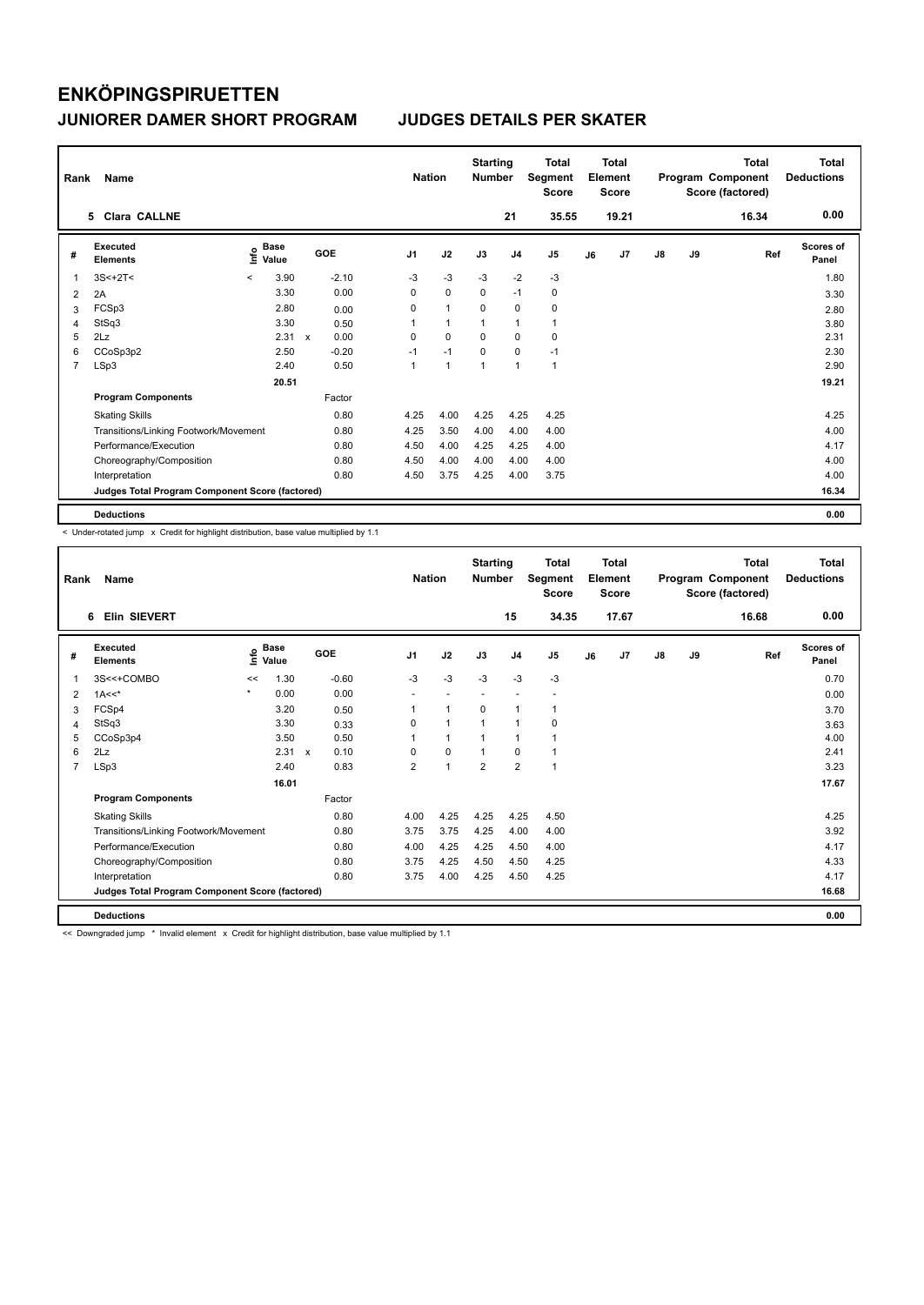| Rank           | Name                                            |      |               |                   | <b>Nation</b>  |                      | <b>Starting</b><br><b>Number</b> |                | Total<br>Segment<br><b>Score</b> |    | <b>Total</b><br>Element<br><b>Score</b> |               |    | <b>Total</b><br>Program Component<br>Score (factored) | <b>Total</b><br><b>Deductions</b> |
|----------------|-------------------------------------------------|------|---------------|-------------------|----------------|----------------------|----------------------------------|----------------|----------------------------------|----|-----------------------------------------|---------------|----|-------------------------------------------------------|-----------------------------------|
|                | Jennifer KVIST<br>7                             |      |               |                   |                |                      |                                  | 30             | 33.10                            |    | 17.50                                   |               |    | 16.60                                                 | 1.00                              |
| #              | Executed<br><b>Elements</b>                     | ١nf٥ | Base<br>Value | <b>GOE</b>        | J <sub>1</sub> | J2                   | J3                               | J <sub>4</sub> | J <sub>5</sub>                   | J6 | J7                                      | $\mathsf{J}8$ | J9 | Ref                                                   | <b>Scores of</b><br>Panel         |
| $\mathbf{1}$   | 3S<<+COMBO                                      | <<   | 1.30          | $-0.60$           | -3             | $-3$                 | $-3$                             | $-3$           | $-3$                             |    |                                         |               |    |                                                       | 0.70                              |
| 2              | 2A                                              |      | 3.30          | 0.00              | 0              | $\mathbf 0$          | $\mathbf 0$                      | $\mathbf 0$    | 0                                |    |                                         |               |    |                                                       | 3.30                              |
| 3              | 2Lz                                             |      | 2.10          | $-0.10$           | 0              | $-1$                 | $-1$                             | $\mathbf{1}$   | 0                                |    |                                         |               |    |                                                       | 2.00                              |
| $\overline{4}$ | FCSp3V1                                         |      | 2.00          | 0.50              | $\mathbf{1}$   | $\mathbf 0$          | $\mathbf{1}$                     | $\mathbf{1}$   | $\overline{1}$                   |    |                                         |               |    |                                                       | 2.50                              |
| 5              | StSq2                                           |      | 2.60          | 0.17              | $-1$           | $\mathbf{1}$         | $-1$                             | $\mathbf{1}$   | 1                                |    |                                         |               |    |                                                       | 2.77                              |
| 6              | LSp3                                            |      | 2.40          | 0.50              | $\Omega$       | $\blacktriangleleft$ |                                  | $\mathbf{1}$   |                                  |    |                                         |               |    |                                                       | 2.90                              |
| 7              | CCoSp3p3                                        |      | 3.00          | 0.33              | 0              | 1                    | $\overline{1}$                   | 0              | 1                                |    |                                         |               |    |                                                       | 3.33                              |
|                |                                                 |      | 16.70         |                   |                |                      |                                  |                |                                  |    |                                         |               |    |                                                       | 17.50                             |
|                | <b>Program Components</b>                       |      |               | Factor            |                |                      |                                  |                |                                  |    |                                         |               |    |                                                       |                                   |
|                | <b>Skating Skills</b>                           |      |               | 0.80              | 4.50           | 4.00                 | 4.00                             | 4.25           | 4.75                             |    |                                         |               |    |                                                       | 4.25                              |
|                | Transitions/Linking Footwork/Movement           |      |               | 0.80              | 4.00           | 3.50                 | 3.75                             | 4.00           | 4.00                             |    |                                         |               |    |                                                       | 3.92                              |
|                | Performance/Execution                           |      |               | 0.80              | 4.50           | 4.25                 | 4.00                             | 4.25           | 4.50                             |    |                                         |               |    |                                                       | 4.33                              |
|                | Choreography/Composition                        |      |               | 0.80              | 4.25           | 4.25                 | 4.00                             | 3.75           | 4.00                             |    |                                         |               |    |                                                       | 4.08                              |
|                | Interpretation                                  |      |               | 0.80              | 4.25           | 4.00                 | 4.25                             | 4.25           | 4.00                             |    |                                         |               |    |                                                       | 4.17                              |
|                | Judges Total Program Component Score (factored) |      |               |                   |                |                      |                                  |                |                                  |    |                                         |               |    |                                                       | 16.60                             |
|                | <b>Deductions</b>                               |      |               | $-1.00$<br>Falls: |                |                      |                                  |                |                                  |    |                                         |               |    |                                                       | $-1.00$                           |

<< Downgraded jump ! Not clear edge

| Rank           | <b>Name</b>                                     |         | <b>Nation</b>        |            | <b>Starting</b><br><b>Number</b> |              | Total<br>Segment<br><b>Score</b> |                | <b>Total</b><br>Element<br><b>Score</b> |    |       | <b>Total</b><br>Program Component<br>Score (factored) | <b>Total</b><br><b>Deductions</b> |       |                           |
|----------------|-------------------------------------------------|---------|----------------------|------------|----------------------------------|--------------|----------------------------------|----------------|-----------------------------------------|----|-------|-------------------------------------------------------|-----------------------------------|-------|---------------------------|
|                | 8<br><b>Esmeralda ANDERSSON</b>                 |         |                      |            |                                  |              |                                  | 25             | 33.00                                   |    | 16.60 |                                                       |                                   | 16.40 | 0.00                      |
| #              | Executed<br><b>Elements</b>                     | Life    | <b>Base</b><br>Value | <b>GOE</b> | J <sub>1</sub>                   | J2           | J3                               | J <sub>4</sub> | J5                                      | J6 | J7    | $\mathsf{J}8$                                         | J9                                | Ref   | <b>Scores of</b><br>Panel |
| 1              | 3Lo<<+1T*                                       | $\star$ | 1.80                 | $-0.90$    | $-3$                             | $-3$         | $-3$                             | $-3$           | $-3$                                    |    |       |                                                       |                                   |       | 0.90                      |
| 2              | 2A<<                                            | <<      | 1.10                 | $-0.60$    | $-3$                             | $-3$         | $-3$                             | $-3$           | $-3$                                    |    |       |                                                       |                                   |       | 0.50                      |
| 3              | FCSp3                                           |         | 2.80                 | 0.17       | 0                                | $\mathbf{1}$ | 0                                | 0              | 1                                       |    |       |                                                       |                                   |       | 2.97                      |
| 4              | 2Lz                                             |         | 2.10                 | 0.30       | 1                                | $\mathbf{1}$ | $\overline{1}$                   | 1              |                                         |    |       |                                                       |                                   |       | 2.40                      |
| 5              | LSp3                                            |         | 2.40                 | 0.67       | 2                                | 1            | $\mathbf 1$                      | $\overline{2}$ |                                         |    |       |                                                       |                                   |       | 3.07                      |
| 6              | CCoSp3p4                                        |         | 3.50                 | 0.33       | $\mathbf{1}$                     | $\Omega$     | $\Omega$                         | $\mathbf{1}$   |                                         |    |       |                                                       |                                   |       | 3.83                      |
| $\overline{7}$ | StSq2                                           |         | 2.60                 | 0.33       | 0                                | 0            | $\overline{1}$                   | $\mathbf{1}$   | 1                                       |    |       |                                                       |                                   |       | 2.93                      |
|                |                                                 |         | 16.30                |            |                                  |              |                                  |                |                                         |    |       |                                                       |                                   |       | 16.60                     |
|                | <b>Program Components</b>                       |         |                      | Factor     |                                  |              |                                  |                |                                         |    |       |                                                       |                                   |       |                           |
|                | <b>Skating Skills</b>                           |         |                      | 0.80       | 4.25                             | 3.75         | 4.25                             | 4.25           | 4.25                                    |    |       |                                                       |                                   |       | 4.25                      |
|                | Transitions/Linking Footwork/Movement           |         |                      | 0.80       | 3.75                             | 3.50         | 3.75                             | 4.00           | 4.00                                    |    |       |                                                       |                                   |       | 3.83                      |
|                | Performance/Execution                           |         |                      | 0.80       | 4.50                             | 4.00         | 4.25                             | 4.00           | 4.50                                    |    |       |                                                       |                                   |       | 4.25                      |
|                | Choreography/Composition                        |         |                      | 0.80       | 4.25                             | 4.00         | 4.00                             | 4.25           | 4.50                                    |    |       |                                                       |                                   |       | 4.17                      |
|                | Interpretation                                  |         |                      | 0.80       | 4.00                             | 3.75         | 4.00                             | 4.25           | 4.00                                    |    |       |                                                       |                                   |       | 4.00                      |
|                | Judges Total Program Component Score (factored) |         |                      |            |                                  |              |                                  |                |                                         |    |       |                                                       |                                   |       | 16.40                     |
|                | <b>Deductions</b>                               |         |                      |            |                                  |              |                                  |                |                                         |    |       |                                                       |                                   |       | 0.00                      |

<< Downgraded jump \* Invalid element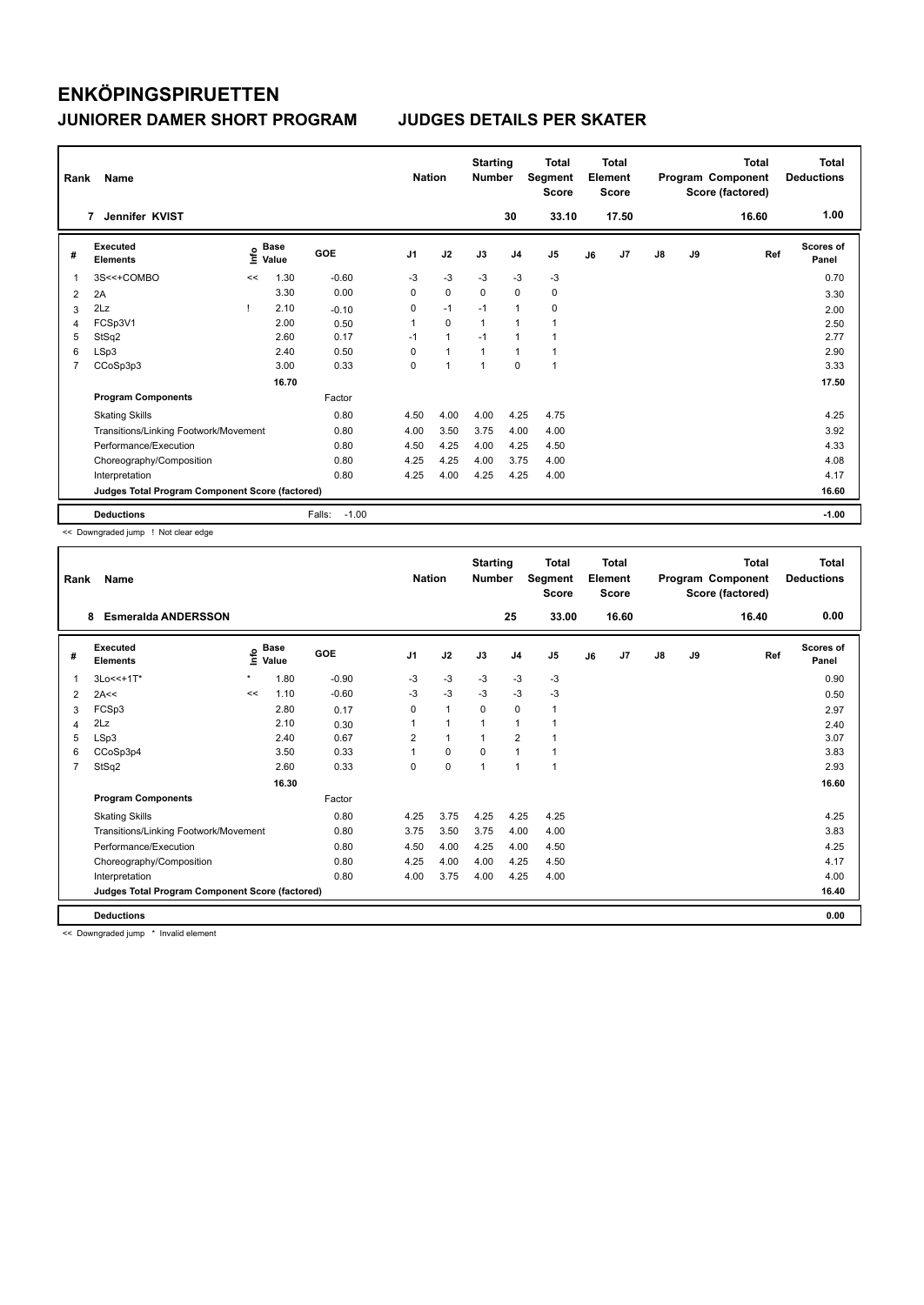| Rank           | Name                                            |    |                                    |         | <b>Nation</b>  |             | <b>Starting</b><br><b>Number</b> |                | Total<br>Segment<br><b>Score</b> |    | <b>Total</b><br>Element<br><b>Score</b> |               |    | <b>Total</b><br>Program Component<br>Score (factored) | Total<br><b>Deductions</b> |
|----------------|-------------------------------------------------|----|------------------------------------|---------|----------------|-------------|----------------------------------|----------------|----------------------------------|----|-----------------------------------------|---------------|----|-------------------------------------------------------|----------------------------|
|                | <b>Stina FREDRIKSSON</b><br>9                   |    |                                    |         |                |             |                                  | 32             | 32.80                            |    | 18.20                                   |               |    | 14.60                                                 | 0.00                       |
| #              | Executed<br><b>Elements</b>                     |    | <b>Base</b><br>$\frac{6}{5}$ Value | GOE     | J <sub>1</sub> | J2          | J3                               | J <sub>4</sub> | J5                               | J6 | J7                                      | $\mathsf{J}8$ | J9 | Ref                                                   | <b>Scores of</b><br>Panel  |
| $\overline{1}$ | 2A                                              |    | 3.30                               | 0.17    | 0              | 0           | $\mathbf{1}$                     | $\mathbf{1}$   | 0                                |    |                                         |               |    |                                                       | 3.47                       |
| 2              | $2T+3T<<$                                       | << | 2.60                               | $-0.60$ | -3             | $-3$        | $-2$                             | $-3$           | $-3$                             |    |                                         |               |    |                                                       | 2.00                       |
| 3              | CCoSp3p4                                        |    | 3.50                               | 0.33    | 0              | 0           |                                  | $\mathbf{1}$   |                                  |    |                                         |               |    |                                                       | 3.83                       |
| 4              | 2Lz                                             |    | 2.10                               | 0.20    | 0              | $\mathbf 0$ | 1                                | $\mathbf{1}$   |                                  |    |                                         |               |    |                                                       | 2.30                       |
| 5              | FCSp2V1                                         |    | 1.60                               | 0.00    | 0              | $\mathbf 0$ | $\Omega$                         | $\mathbf 0$    |                                  |    |                                         |               |    |                                                       | 1.60                       |
| 6              | StSq2                                           |    | 2.60                               | 0.00    | $\Omega$       | $\mathbf 0$ | 0                                | $\mathbf 0$    | 1                                |    |                                         |               |    |                                                       | 2.60                       |
| $\overline{7}$ | LSp3                                            |    | 2.40                               | 0.00    | 0              | $\pmb{0}$   | 0                                | $\mathbf{1}$   | $\pmb{0}$                        |    |                                         |               |    |                                                       | 2.40                       |
|                |                                                 |    | 18.10                              |         |                |             |                                  |                |                                  |    |                                         |               |    |                                                       | 18.20                      |
|                | <b>Program Components</b>                       |    |                                    | Factor  |                |             |                                  |                |                                  |    |                                         |               |    |                                                       |                            |
|                | <b>Skating Skills</b>                           |    |                                    | 0.80    | 4.00           | 3.75        | 4.00                             | 4.25           | 4.00                             |    |                                         |               |    |                                                       | 4.00                       |
|                | Transitions/Linking Footwork/Movement           |    |                                    | 0.80    | 3.25           | 3.25        | 3.50                             | 3.75           | 3.25                             |    |                                         |               |    |                                                       | 3.33                       |
|                | Performance/Execution                           |    |                                    | 0.80    | 4.00           | 3.50        | 3.75                             | 4.00           | 3.50                             |    |                                         |               |    |                                                       | 3.75                       |
|                | Choreography/Composition                        |    |                                    | 0.80    | 3.50           | 3.75        | 3.75                             | 3.75           | 3.25                             |    |                                         |               |    |                                                       | 3.67                       |
|                | Interpretation                                  |    |                                    | 0.80    | 3.50           | 3.50        | 3.50                             | 3.50           | 3.25                             |    |                                         |               |    |                                                       | 3.50                       |
|                | Judges Total Program Component Score (factored) |    |                                    |         |                |             |                                  |                |                                  |    |                                         |               |    |                                                       | 14.60                      |
|                | <b>Deductions</b>                               |    |                                    |         |                |             |                                  |                |                                  |    |                                         |               |    |                                                       | 0.00                       |

<< Downgraded jump

| Rank           | Name                                            |    |                      |                         | <b>Nation</b>  |                      | <b>Starting</b><br><b>Number</b> |                | <b>Total</b><br>Segment<br><b>Score</b> |    | <b>Total</b><br>Element<br><b>Score</b> |               |    | <b>Total</b><br>Program Component<br>Score (factored) | <b>Total</b><br><b>Deductions</b> |
|----------------|-------------------------------------------------|----|----------------------|-------------------------|----------------|----------------------|----------------------------------|----------------|-----------------------------------------|----|-----------------------------------------|---------------|----|-------------------------------------------------------|-----------------------------------|
|                | <b>Olivia JENGARD</b><br>10                     |    |                      |                         |                |                      |                                  | 24             | 32.50                                   |    | 17.18                                   |               |    | 16.32                                                 | 1.00                              |
| #              | Executed<br><b>Elements</b>                     | ۴٥ | <b>Base</b><br>Value | GOE                     | J <sub>1</sub> | J2                   | J3                               | J <sub>4</sub> | J5                                      | J6 | J7                                      | $\mathsf{J}8$ | J9 | Ref                                                   | <b>Scores of</b><br>Panel         |
| 1              | 2A                                              |    | 3.30                 | 0.00                    | 0              | $\mathbf 0$          | 0                                | 0              | 0                                       |    |                                         |               |    |                                                       | 3.30                              |
| 2              | 3S<<+COMBO                                      | << | 1.30                 | $-0.60$                 | $-3$           | $-3$                 | $-3$                             | $-3$           | $-3$                                    |    |                                         |               |    |                                                       | 0.70                              |
| 3              | FCSp1                                           |    | 1.90                 | $-0.30$                 | $-1$           | $-1$                 | $-1$                             | $-1$           | 0                                       |    |                                         |               |    |                                                       | 1.60                              |
| 4              | 2Lze                                            | e  | 1.65                 | $\mathbf{x}$<br>$-0.60$ | $-1$           | $-2$                 | $-2$                             | $-2$           | $-2$                                    |    |                                         |               |    |                                                       | 1.05                              |
| 5              | CCoSp3p4                                        |    | 3.50                 | 0.33                    | $\Omega$       | $\Omega$             |                                  | $\mathbf{1}$   | 1                                       |    |                                         |               |    |                                                       | 3.83                              |
| 6              | StSq3                                           |    | 3.30                 | 0.50                    | 0              | $\mathbf{1}$         |                                  | $\overline{1}$ | 1                                       |    |                                         |               |    |                                                       | 3.80                              |
| $\overline{7}$ | LSp3                                            |    | 2.40                 | 0.50                    | 1              | $\blacktriangleleft$ | 1                                | 1              | 1                                       |    |                                         |               |    |                                                       | 2.90                              |
|                |                                                 |    | 17.35                |                         |                |                      |                                  |                |                                         |    |                                         |               |    |                                                       | 17.18                             |
|                | <b>Program Components</b>                       |    |                      | Factor                  |                |                      |                                  |                |                                         |    |                                         |               |    |                                                       |                                   |
|                | <b>Skating Skills</b>                           |    |                      | 0.80                    | 4.00           | 4.00                 | 4.00                             | 4.25           | 4.50                                    |    |                                         |               |    |                                                       | 4.08                              |
|                | Transitions/Linking Footwork/Movement           |    |                      | 0.80                    | 3.50           | 3.75                 | 4.00                             | 4.00           | 4.00                                    |    |                                         |               |    |                                                       | 3.92                              |
|                | Performance/Execution                           |    |                      | 0.80                    | 3.75           | 4.25                 | 4.25                             | 4.25           | 4.50                                    |    |                                         |               |    |                                                       | 4.25                              |
|                | Choreography/Composition                        |    |                      | 0.80                    | 4.00           | 4.25                 | 4.00                             | 4.25           | 4.00                                    |    |                                         |               |    |                                                       | 4.08                              |
|                | Interpretation                                  |    |                      | 0.80                    | 3.75           | 4.00                 | 4.25                             | 4.25           | 4.00                                    |    |                                         |               |    |                                                       | 4.08                              |
|                | Judges Total Program Component Score (factored) |    |                      |                         |                |                      |                                  |                |                                         |    |                                         |               |    |                                                       | 16.32                             |
|                | <b>Deductions</b>                               |    |                      | Falls:<br>$-1.00$       |                |                      |                                  |                |                                         |    |                                         |               |    |                                                       | $-1.00$                           |
|                | $\sim$ $\cdots$ $\cdots$                        |    |                      |                         |                |                      |                                  |                |                                         |    |                                         |               |    |                                                       |                                   |

ngraded jump x Credit for highlight distribution, base value multiplied by 1.1 e Wrong edge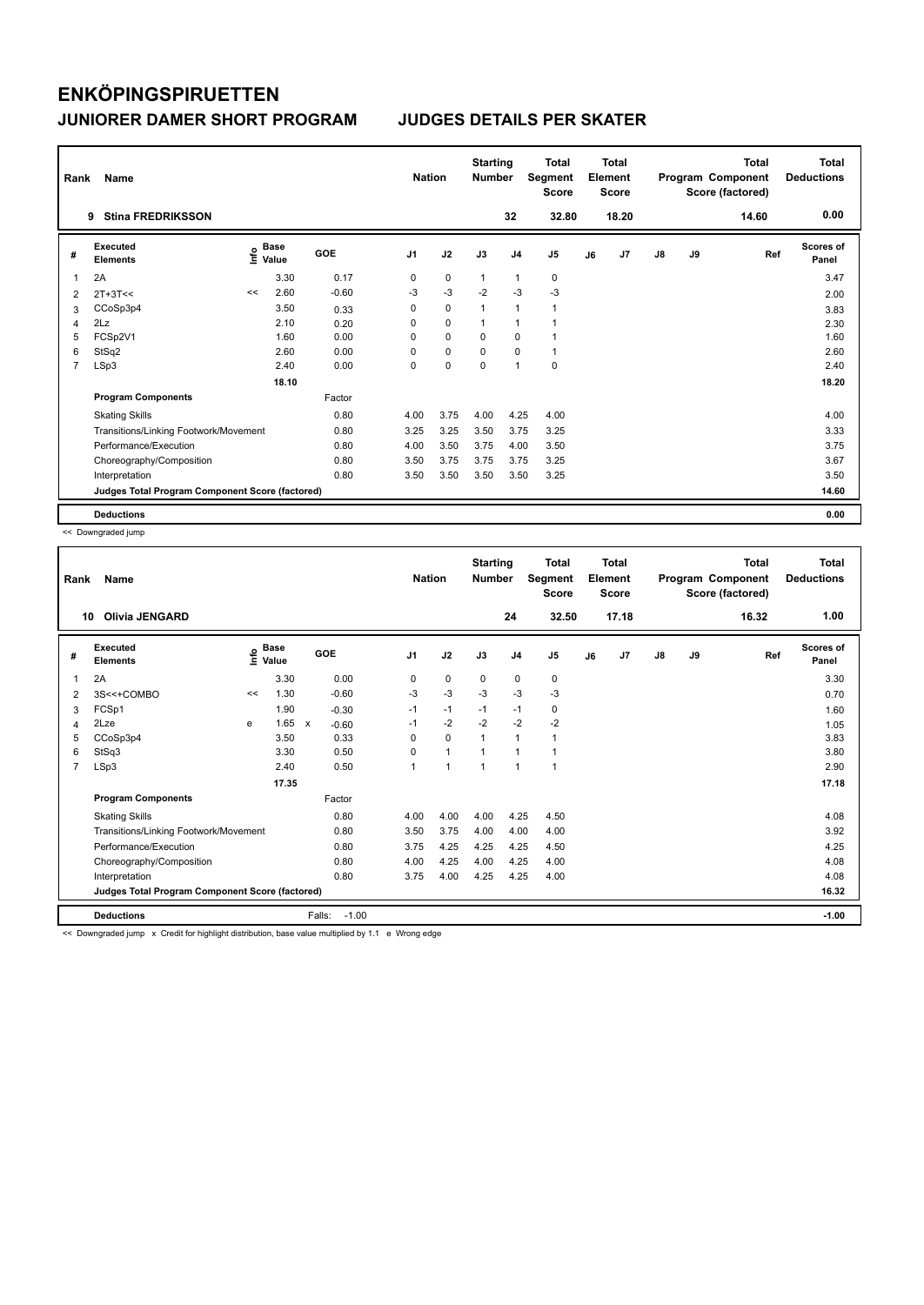| Rank           | Name                                            |    |                                  |         | <b>Nation</b>  |                | <b>Starting</b><br><b>Number</b> |                | <b>Total</b><br>Segment<br><b>Score</b> |    | <b>Total</b><br>Element<br><b>Score</b> |               |    | <b>Total</b><br>Program Component<br>Score (factored) | <b>Total</b><br><b>Deductions</b> |
|----------------|-------------------------------------------------|----|----------------------------------|---------|----------------|----------------|----------------------------------|----------------|-----------------------------------------|----|-----------------------------------------|---------------|----|-------------------------------------------------------|-----------------------------------|
|                | Josefin FLOMÉN<br>11                            |    |                                  |         |                |                |                                  | 20             | 31.76                                   |    | 16.36                                   |               |    | 15.40                                                 | 0.00                              |
| #              | Executed<br><b>Elements</b>                     |    | <b>Base</b><br>e Base<br>E Value | GOE     | J <sub>1</sub> | J2             | J3                               | J <sub>4</sub> | J <sub>5</sub>                          | J6 | J7                                      | $\mathsf{J}8$ | J9 | Ref                                                   | Scores of<br>Panel                |
| $\overline{1}$ | 2A                                              |    | 3.30                             | 0.00    | 0              | 0              | 0                                | 0              | 0                                       |    |                                         |               |    |                                                       | 3.30                              |
| 2              | 3T<<+COMBO                                      | << | 1.30                             | $-0.60$ | -3             | $-3$           | $-3$                             | -3             | $-3$                                    |    |                                         |               |    |                                                       | 0.70                              |
| 3              | FCSp2                                           |    | 2.30                             | 0.00    | 0              | $\mathbf 0$    | $\mathbf 0$                      | $\mathbf 0$    | $-1$                                    |    |                                         |               |    |                                                       | 2.30                              |
| 4              | 2Lz                                             |    | 2.10                             | 0.30    |                | $\overline{1}$ | $\overline{ }$                   | $\mathbf{1}$   | $\mathbf{1}$                            |    |                                         |               |    |                                                       | 2.40                              |
| 5              | CCoSp3p3                                        |    | 3.00                             | 0.33    | 0              | $\overline{1}$ | 1                                | $\mathbf{1}$   | 0                                       |    |                                         |               |    |                                                       | 3.33                              |
| 6              | StSq2                                           |    | 2.60                             | $-0.17$ | $-1$           | 0              | 0                                | $\mathbf 0$    | $-1$                                    |    |                                         |               |    |                                                       | 2.43                              |
| $\overline{7}$ | LSp2                                            |    | 1.90                             | 0.00    | 0              | $\mathbf 0$    | $\overline{1}$                   | $\mathbf 0$    | $\mathbf 0$                             |    |                                         |               |    |                                                       | 1.90                              |
|                |                                                 |    | 16.50                            |         |                |                |                                  |                |                                         |    |                                         |               |    |                                                       | 16.36                             |
|                | <b>Program Components</b>                       |    |                                  | Factor  |                |                |                                  |                |                                         |    |                                         |               |    |                                                       |                                   |
|                | <b>Skating Skills</b>                           |    |                                  | 0.80    | 4.00           | 4.00           | 4.00                             | 4.25           | 4.00                                    |    |                                         |               |    |                                                       | 4.00                              |
|                | Transitions/Linking Footwork/Movement           |    |                                  | 0.80    | 3.75           | 3.50           | 4.00                             | 4.00           | 3.50                                    |    |                                         |               |    |                                                       | 3.75                              |
|                | Performance/Execution                           |    |                                  | 0.80    | 3.75           | 4.00           | 4.25                             | 4.25           | 3.75                                    |    |                                         |               |    |                                                       | 4.00                              |
|                | Choreography/Composition                        |    |                                  | 0.80    | 3.50           | 4.25           | 4.25                             | 3.75           | 3.75                                    |    |                                         |               |    |                                                       | 3.92                              |
|                | Interpretation                                  |    |                                  | 0.80    | 3.25           | 3.75           | 4.00                             | 3.75           | 3.25                                    |    |                                         |               |    |                                                       | 3.58                              |
|                | Judges Total Program Component Score (factored) |    |                                  |         |                |                |                                  |                |                                         |    |                                         |               |    |                                                       | 15.40                             |
|                | <b>Deductions</b>                               |    |                                  |         |                |                |                                  |                |                                         |    |                                         |               |    |                                                       | 0.00                              |

<< Downgraded jump

| Rank | Name                                                                                                                      |              | <b>Nation</b>        |              | <b>Starting</b><br><b>Number</b> |                | <b>Total</b><br>Segment<br><b>Score</b> |                | <b>Total</b><br>Element<br><b>Score</b> |                |    | <b>Total</b><br>Program Component<br>Score (factored) | <b>Total</b><br><b>Deductions</b> |    |       |                           |
|------|---------------------------------------------------------------------------------------------------------------------------|--------------|----------------------|--------------|----------------------------------|----------------|-----------------------------------------|----------------|-----------------------------------------|----------------|----|-------------------------------------------------------|-----------------------------------|----|-------|---------------------------|
|      | Sabina LÖÖF<br>12                                                                                                         |              |                      |              |                                  |                |                                         |                | 28                                      | 31.54          |    | 16.08                                                 |                                   |    | 16.46 | 1.00                      |
| #    | Executed<br><b>Elements</b>                                                                                               | ۴٥           | <b>Base</b><br>Value |              | GOE                              | J <sub>1</sub> | J2                                      | J3             | J <sub>4</sub>                          | J5             | J6 | J7                                                    | $\mathsf{J}8$                     | J9 | Ref   | <b>Scores of</b><br>Panel |
| 1    | LSp3                                                                                                                      |              | 2.40                 |              | 0.83                             |                | $\overline{2}$                          | $\overline{2}$ | $\mathbf{1}$                            | $\overline{2}$ |    |                                                       |                                   |    |       | 3.23                      |
| 2    | 2A<                                                                                                                       | $\checkmark$ | 2.30                 |              | $-1.50$                          | -3             | $-3$                                    | $-3$           | $-3$                                    | $-3$           |    |                                                       |                                   |    |       | 0.80                      |
| 3    | 2S+COMBO                                                                                                                  |              | 1.30                 |              | $-0.60$                          | $-3$           | $-3$                                    | -3             | $-3$                                    | $-3$           |    |                                                       |                                   |    |       | 0.70                      |
| 4    | FCSp3                                                                                                                     |              | 2.80                 |              | 0.00                             | 0              | 0                                       | $\Omega$       | $\mathbf 0$                             | $-2$           |    |                                                       |                                   |    |       | 2.80                      |
| 5    | StSq3                                                                                                                     |              | 3.30                 |              | 1.00                             | $\overline{2}$ | $\mathbf{1}$                            | $\overline{2}$ | $\overline{2}$                          | $\overline{2}$ |    |                                                       |                                   |    |       | 4.30                      |
| 6    | $2$ Lze $<<$                                                                                                              | e            | 0.55                 | $\mathbf{x}$ | $-0.30$                          | $-3$           | $-3$                                    | $-3$           | $-3$                                    | $-3$           |    |                                                       |                                   |    |       | 0.25                      |
| 7    | CCoSp3p4                                                                                                                  |              | 3.50                 |              | 0.50                             | 1              | $\mathbf{1}$                            | 1              | $\mathbf{1}$                            | $\mathbf{1}$   |    |                                                       |                                   |    |       | 4.00                      |
|      |                                                                                                                           |              | 16.15                |              |                                  |                |                                         |                |                                         |                |    |                                                       |                                   |    |       | 16.08                     |
|      | <b>Program Components</b>                                                                                                 |              |                      |              | Factor                           |                |                                         |                |                                         |                |    |                                                       |                                   |    |       |                           |
|      | <b>Skating Skills</b>                                                                                                     |              |                      |              | 0.80                             | 4.25           | 3.75                                    | 4.00           | 4.00                                    | 4.50           |    |                                                       |                                   |    |       | 4.08                      |
|      | Transitions/Linking Footwork/Movement                                                                                     |              |                      |              | 0.80                             | 4.00           | 3.50                                    | 3.75           | 4.25                                    | 4.00           |    |                                                       |                                   |    |       | 3.92                      |
|      | Performance/Execution                                                                                                     |              |                      |              | 0.80                             | 4.25           | 4.00                                    | 4.25           | 4.00                                    | 4.00           |    |                                                       |                                   |    |       | 4.08                      |
|      | Choreography/Composition                                                                                                  |              |                      |              | 0.80                             | 4.00           | 4.00                                    | 4.00           | 4.50                                    | 4.25           |    |                                                       |                                   |    |       | 4.08                      |
|      | Interpretation                                                                                                            |              |                      |              | 0.80                             | 4.25           | 4.25                                    | 4.50           | 4.50                                    | 4.50           |    |                                                       |                                   |    |       | 4.42                      |
|      | Judges Total Program Component Score (factored)                                                                           |              |                      |              |                                  |                |                                         |                |                                         |                |    |                                                       |                                   |    |       | 16.46                     |
|      | <b>Deductions</b>                                                                                                         |              |                      |              | $-1.00$<br>Falls:                |                |                                         |                |                                         |                |    |                                                       |                                   |    |       | $-1.00$                   |
|      | a Under retated jumn and Downgraded jumn as Credit for bigblight distribution, been value multiplied by 1.1, o Wrong edge |              |                      |              |                                  |                |                                         |                |                                         |                |    |                                                       |                                   |    |       |                           |

for highlight distribution, base value multiplied by 1.1 e Wrong e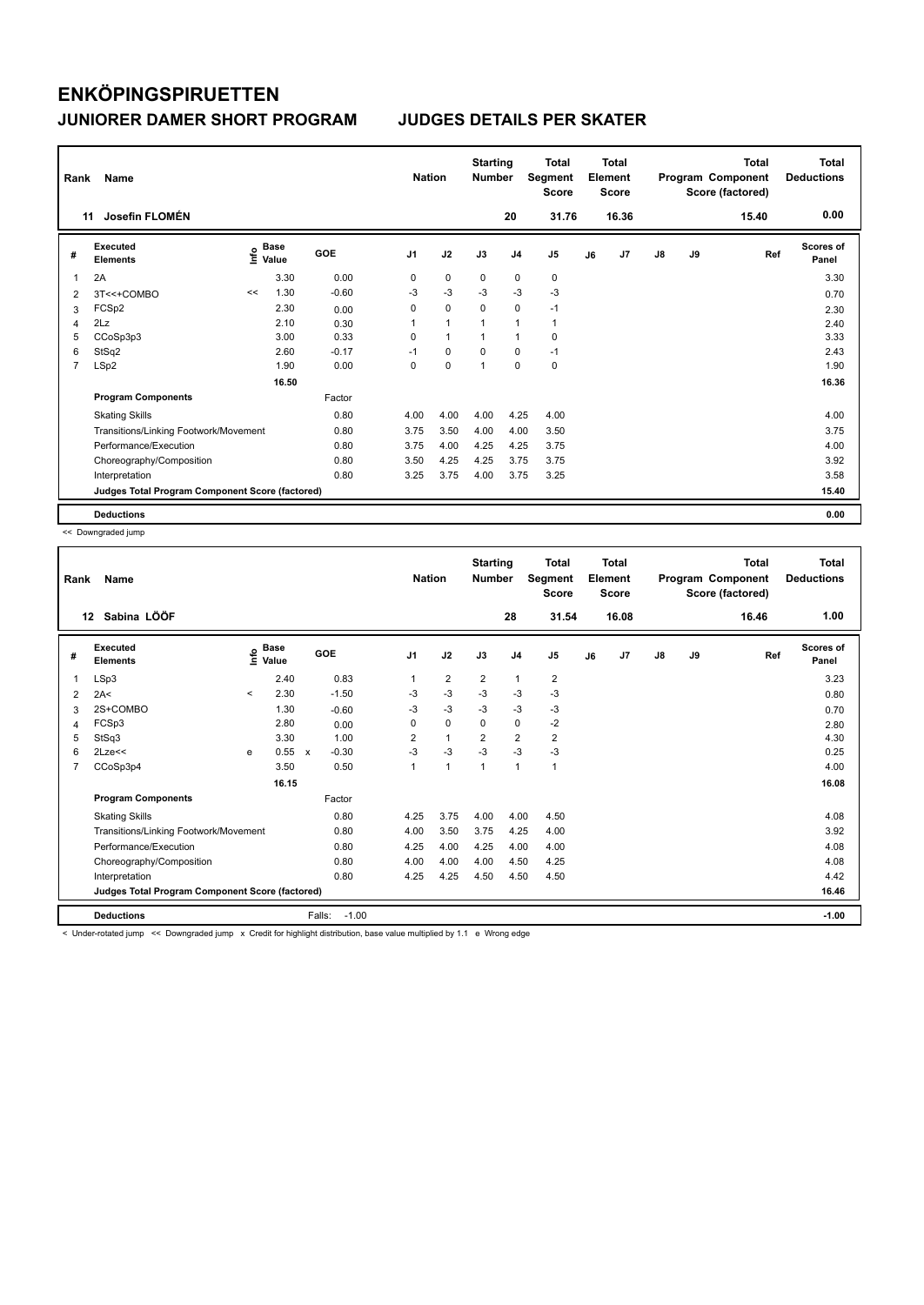| Rank           | Name                                            |    |                                  |              |         |                | <b>Nation</b> |                | <b>Starting</b><br><b>Number</b> |                | <b>Total</b><br>Segment<br><b>Score</b> |    | <b>Total</b><br>Element<br><b>Score</b> |               |    | <b>Total</b><br>Program Component<br>Score (factored) | <b>Total</b><br><b>Deductions</b> |
|----------------|-------------------------------------------------|----|----------------------------------|--------------|---------|----------------|---------------|----------------|----------------------------------|----------------|-----------------------------------------|----|-----------------------------------------|---------------|----|-------------------------------------------------------|-----------------------------------|
|                | Lydia BRUHN<br>13                               |    |                                  |              |         |                |               |                |                                  | 14             | 31.34                                   |    | 14.74                                   |               |    | 16.60                                                 | 0.00                              |
| #              | Executed<br><b>Elements</b>                     |    | <b>Base</b><br>e Base<br>E Value |              | GOE     | J <sub>1</sub> |               | J2             | J3                               | J <sub>4</sub> | J <sub>5</sub>                          | J6 | J7                                      | $\mathsf{J}8$ | J9 | Ref                                                   | Scores of<br>Panel                |
| $\overline{1}$ | 2A                                              |    | 3.30                             |              | $-0.50$ | $-1$           |               | $-1$           | $-1$                             | $-1$           | $-2$                                    |    |                                         |               |    |                                                       | 2.80                              |
| 2              | 3Lo<<+COMBO                                     | << | 1.80                             |              | $-0.90$ | -3             |               | $-3$           | -3                               | $-3$           | $-3$                                    |    |                                         |               |    |                                                       | 0.90                              |
| 3              | FCSp2                                           |    | 2.30                             |              | 0.33    |                |               | $\mathbf 0$    | $\overline{1}$                   | $\overline{1}$ | $\pmb{0}$                               |    |                                         |               |    |                                                       | 2.63                              |
| 4              | LSp2                                            |    | 1.90                             |              | 0.33    |                | 0             | $\mathbf{1}$   | $\overline{1}$                   | 0              | $\mathbf{1}$                            |    |                                         |               |    |                                                       | 2.23                              |
| 5              | 2Lze                                            | e  | 1.65                             | $\mathsf{x}$ | $-0.30$ | $-1$           |               | $-1$           | $-1$                             | $-1$           | $-2$                                    |    |                                         |               |    |                                                       | 1.35                              |
| 6              | StSq2                                           |    | 2.60                             |              | 0.83    |                | 0             | $\overline{2}$ | $\overline{2}$                   | $\overline{2}$ | $\mathbf{1}$                            |    |                                         |               |    |                                                       | 3.43                              |
| $\overline{7}$ | CCoSp2p1                                        |    | 1.40                             |              | 0.00    |                | 0             | $\mathbf 0$    | $\mathbf 0$                      | $\mathbf 0$    | $-2$                                    |    |                                         |               |    |                                                       | 1.40                              |
|                |                                                 |    | 14.95                            |              |         |                |               |                |                                  |                |                                         |    |                                         |               |    |                                                       | 14.74                             |
|                | <b>Program Components</b>                       |    |                                  |              | Factor  |                |               |                |                                  |                |                                         |    |                                         |               |    |                                                       |                                   |
|                | <b>Skating Skills</b>                           |    |                                  |              | 0.80    | 4.25           |               | 4.00           | 4.50                             | 4.50           | 4.25                                    |    |                                         |               |    |                                                       | 4.33                              |
|                | Transitions/Linking Footwork/Movement           |    |                                  |              | 0.80    | 4.00           |               | 3.50           | 4.00                             | 4.25           | 3.50                                    |    |                                         |               |    |                                                       | 3.83                              |
|                | Performance/Execution                           |    |                                  |              | 0.80    | 4.25           |               | 4.25           | 4.50                             | 4.25           | 3.75                                    |    |                                         |               |    |                                                       | 4.25                              |
|                | Choreography/Composition                        |    |                                  |              | 0.80    |                | 3.75          | 4.25           | 4.25                             | 4.50           | 4.00                                    |    |                                         |               |    |                                                       | 4.17                              |
|                | Interpretation                                  |    |                                  |              | 0.80    | 4.00           |               | 4.00           | 4.50                             | 4.50           | 4.00                                    |    |                                         |               |    |                                                       | 4.17                              |
|                | Judges Total Program Component Score (factored) |    |                                  |              |         |                |               |                |                                  |                |                                         |    |                                         |               |    |                                                       | 16.60                             |
|                | <b>Deductions</b>                               |    |                                  |              |         |                |               |                |                                  |                |                                         |    |                                         |               |    |                                                       | 0.00                              |

<< Downgraded jump x Credit for highlight distribution, base value multiplied by 1.1 e Wrong edge

| Rank           | Name                                            |    |                      |              |         |                | <b>Nation</b>        | <b>Starting</b><br><b>Number</b> |                | <b>Total</b><br>Segment<br><b>Score</b> |    | Total<br>Element<br><b>Score</b> |               |    | Total<br>Program Component<br>Score (factored) | Total<br><b>Deductions</b> |
|----------------|-------------------------------------------------|----|----------------------|--------------|---------|----------------|----------------------|----------------------------------|----------------|-----------------------------------------|----|----------------------------------|---------------|----|------------------------------------------------|----------------------------|
| 14             | <b>Tilda ALTERYD</b>                            |    |                      |              |         |                |                      |                                  | 13             | 30.05                                   |    | 13.51                            |               |    | 16.54                                          | 0.00                       |
| #              | <b>Executed</b><br><b>Elements</b>              | ۴٥ | <b>Base</b><br>Value |              | GOE     | J1             | J2                   | J3                               | J <sub>4</sub> | J5                                      | J6 | J7                               | $\mathsf{J}8$ | J9 | Ref                                            | <b>Scores of</b><br>Panel  |
| 1              | 2A<<                                            | << | 1.10                 |              | $-0.60$ | $-3$           | $-3$                 | $-3$                             | $-3$           | $-3$                                    |    |                                  |               |    |                                                | 0.50                       |
| 2              | $3S<+2T<<$                                      | << | 3.40                 |              | $-2.10$ | $-3$           | $-3$                 | $-3$                             | $-2$           | $-3$                                    |    |                                  |               |    |                                                | 1.30                       |
| 3              | CCoSp3p4                                        |    | 3.50                 |              | 0.00    | $-1$           | 0                    | 0                                | $\mathbf{1}$   | 0                                       |    |                                  |               |    |                                                | 3.50                       |
| 4              | StSq3                                           |    | 3.30                 |              | 0.50    | $\overline{2}$ | $\mathbf{1}$         | 1                                | $\mathbf{1}$   | 0                                       |    |                                  |               |    |                                                | 3.80                       |
| 5              | 2Lz                                             |    | 2.31                 | $\mathsf{x}$ | $-0.30$ | $-1$           | $-1$                 | $-1$                             | $-1$           | $-1$                                    |    |                                  |               |    |                                                | 2.01                       |
| 6              | FCSp                                            |    | 0.00                 |              | 0.00    |                |                      |                                  |                | $\sim$                                  |    |                                  |               |    |                                                | 0.00                       |
| $\overline{7}$ | LSp2                                            |    | 1.90                 |              | 0.50    | $\overline{2}$ | $\blacktriangleleft$ | 1                                | $\overline{1}$ | 0                                       |    |                                  |               |    |                                                | 2.40                       |
|                |                                                 |    | 15.51                |              |         |                |                      |                                  |                |                                         |    |                                  |               |    |                                                | 13.51                      |
|                | <b>Program Components</b>                       |    |                      |              | Factor  |                |                      |                                  |                |                                         |    |                                  |               |    |                                                |                            |
|                | <b>Skating Skills</b>                           |    |                      |              | 0.80    | 4.75           | 4.00                 | 4.00                             | 4.25           | 4.25                                    |    |                                  |               |    |                                                | 4.17                       |
|                | Transitions/Linking Footwork/Movement           |    |                      |              | 0.80    | 4.75           | 3.25                 | 4.00                             | 4.00           | 3.75                                    |    |                                  |               |    |                                                | 3.92                       |
|                | Performance/Execution                           |    |                      |              | 0.80    | 5.00           | 3.75                 | 4.25                             | 4.00           | 4.00                                    |    |                                  |               |    |                                                | 4.08                       |
|                | Choreography/Composition                        |    |                      |              | 0.80    | 4.75           | 3.75                 | 4.50                             | 4.50           | 3.75                                    |    |                                  |               |    |                                                | 4.25                       |
|                | Interpretation                                  |    |                      |              | 0.80    | 5.25           | 3.75                 | 4.25                             | 4.50           | 4.00                                    |    |                                  |               |    |                                                | 4.25                       |
|                | Judges Total Program Component Score (factored) |    |                      |              |         |                |                      |                                  |                |                                         |    |                                  |               |    |                                                | 16.54                      |
|                | <b>Deductions</b>                               |    |                      |              |         |                |                      |                                  |                |                                         |    |                                  |               |    |                                                | 0.00                       |

< Under-rotated jump << Downgraded jump x Credit for highlight distribution, base value multiplied by 1.1 ! Not clear edge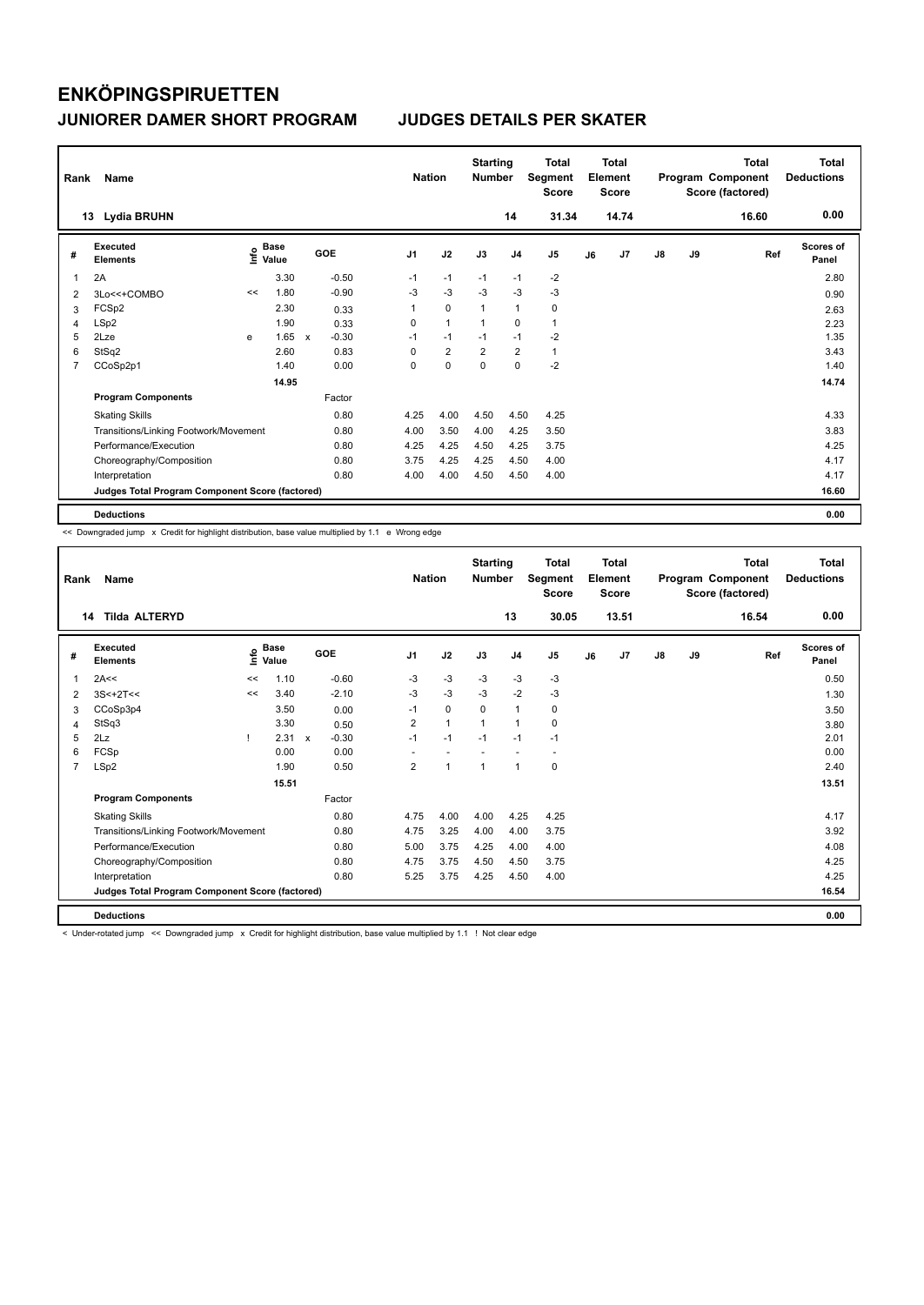| Rank           | Name                                            |         |                      |                   | <b>Nation</b>  |                | <b>Starting</b><br><b>Number</b> |                | Total<br>Segment<br><b>Score</b> |    | <b>Total</b><br>Element<br>Score |               |    | <b>Total</b><br>Program Component<br>Score (factored) | Total<br><b>Deductions</b> |
|----------------|-------------------------------------------------|---------|----------------------|-------------------|----------------|----------------|----------------------------------|----------------|----------------------------------|----|----------------------------------|---------------|----|-------------------------------------------------------|----------------------------|
|                | <b>Betty CALLNE</b><br>15                       |         |                      |                   |                |                |                                  | 3              | 29.96                            |    | 15.40                            |               |    | 15.56                                                 | 1.00                       |
| #              | Executed<br><b>Elements</b>                     | ١nf٥    | <b>Base</b><br>Value | <b>GOE</b>        | J <sub>1</sub> | J2             | J3                               | J <sub>4</sub> | J <sub>5</sub>                   | J6 | J7                               | $\mathsf{J}8$ | J9 | Ref                                                   | <b>Scores of</b><br>Panel  |
| $\overline{1}$ | 2A<                                             | $\prec$ | 2.30                 | $-1.50$           | $-3$           | $-3$           | $-3$                             | $-3$           | $-3$                             |    |                                  |               |    |                                                       | 0.80                       |
| 2              | 1T*+COMBO                                       | $\star$ | 0.00                 | 0.00              |                |                |                                  | ٠              | $\overline{\phantom{a}}$         |    |                                  |               |    |                                                       | 0.00                       |
| 3              | CCoSp3p4                                        |         | 3.50                 | 0.33              | 1              | $\mathbf{1}$   |                                  | $\mathbf 0$    | $\mathbf 0$                      |    |                                  |               |    |                                                       | 3.83                       |
| $\overline{4}$ | 2Lz<                                            | $\prec$ | 1.50                 | $-0.70$           | $-2$           | $-3$           | $-3$                             | $-2$           | $-2$                             |    |                                  |               |    |                                                       | 0.80                       |
| 5              | FCSp3                                           |         | 2.80                 | 0.50              | 1              | $\mathbf{1}$   |                                  | $\mathbf{1}$   | 0                                |    |                                  |               |    |                                                       | 3.30                       |
| 6              | StSq3                                           |         | 3.30                 | 0.50              |                | $\overline{1}$ |                                  | 1              | $\mathbf{1}$                     |    |                                  |               |    |                                                       | 3.80                       |
| $\overline{7}$ | LSp4                                            |         | 2.70                 | 0.17              | 0              | $\overline{1}$ |                                  | $\Omega$       | $\pmb{0}$                        |    |                                  |               |    |                                                       | 2.87                       |
|                |                                                 |         | 16.10                |                   |                |                |                                  |                |                                  |    |                                  |               |    |                                                       | 15.40                      |
|                | <b>Program Components</b>                       |         |                      | Factor            |                |                |                                  |                |                                  |    |                                  |               |    |                                                       |                            |
|                | <b>Skating Skills</b>                           |         |                      | 0.80              | 4.00           | 3.75           | 4.00                             | 4.00           | 4.00                             |    |                                  |               |    |                                                       | 4.00                       |
|                | Transitions/Linking Footwork/Movement           |         |                      | 0.80              | 3.75           | 3.25           | 3.75                             | 3.75           | 3.50                             |    |                                  |               |    |                                                       | 3.67                       |
|                | Performance/Execution                           |         |                      | 0.80              | 4.00           | 4.00           | 4.00                             | 3.75           | 3.50                             |    |                                  |               |    |                                                       | 3.92                       |
|                | Choreography/Composition                        |         |                      | 0.80              | 4.00           | 4.00           | 3.75                             | 4.25           | 3.25                             |    |                                  |               |    |                                                       | 3.92                       |
|                | Interpretation                                  |         |                      | 0.80              | 4.00           | 3.75           | 4.00                             | 4.00           | 3.25                             |    |                                  |               |    |                                                       | 3.92                       |
|                | Judges Total Program Component Score (factored) |         |                      |                   |                |                |                                  |                |                                  |    |                                  |               |    |                                                       | 15.56                      |
|                | <b>Deductions</b>                               |         |                      | Falls:<br>$-1.00$ |                |                |                                  |                |                                  |    |                                  |               |    |                                                       | $-1.00$                    |

< Under-rotated jump \* Invalid element

| Rank           | Name                                            |    |                      |        |         | <b>Nation</b>  |          | <b>Starting</b><br><b>Number</b> |                | <b>Total</b><br>Segment<br><b>Score</b> |    | <b>Total</b><br>Element<br><b>Score</b> |               |    | <b>Total</b><br>Program Component<br>Score (factored) | <b>Total</b><br><b>Deductions</b> |
|----------------|-------------------------------------------------|----|----------------------|--------|---------|----------------|----------|----------------------------------|----------------|-----------------------------------------|----|-----------------------------------------|---------------|----|-------------------------------------------------------|-----------------------------------|
| 16             | <b>Melissa MCINTYRE-ANDERSSON</b>               |    |                      |        |         |                |          |                                  | 17             | 29.62                                   |    | 15.68                                   |               |    | 14.94                                                 | 1.00                              |
| #              | Executed<br><b>Elements</b>                     | ۴٥ | <b>Base</b><br>Value |        | GOE     | J <sub>1</sub> | J2       | J3                               | J <sub>4</sub> | J <sub>5</sub>                          | J6 | J7                                      | $\mathsf{J}8$ | J9 | Ref                                                   | <b>Scores of</b><br>Panel         |
| 1              | LSp3                                            |    | 2.40                 |        | 0.50    | 0              | 1        | 1                                | $\mathbf{1}$   | 1                                       |    |                                         |               |    |                                                       | 2.90                              |
| 2              | 2A<<                                            | << | 1.10                 |        | $-0.60$ | $-3$           | $-3$     | $-3$                             | $-3$           | $-3$                                    |    |                                         |               |    |                                                       | 0.50                              |
| 3              | 3Lo<<+COMBO                                     | << | 1.80                 |        | $-0.90$ | $-3$           | $-3$     | $-3$                             | $-3$           | $-3$                                    |    |                                         |               |    |                                                       | 0.90                              |
| 4              | CCoSp3p4                                        |    | 3.50                 |        | 0.50    | 1              | 1        | $\mathbf 1$                      | $\mathbf{1}$   | 1                                       |    |                                         |               |    |                                                       | 4.00                              |
| 5              | StSq2                                           |    | 2.60                 |        | 0.17    | $\Omega$       | 1        |                                  | 0              | 0                                       |    |                                         |               |    |                                                       | 2.77                              |
| 6              | 2Lz                                             |    | 2.31 x               |        | 0.00    | $\Omega$       | $\Omega$ | $\Omega$                         | $\mathbf{1}$   | 0                                       |    |                                         |               |    |                                                       | 2.31                              |
| $\overline{7}$ | FCSp2                                           |    | 2.30                 |        | 0.00    | $\Omega$       | $\Omega$ | $\Omega$                         | $\Omega$       | 0                                       |    |                                         |               |    |                                                       | 2.30                              |
|                |                                                 |    | 16.01                |        |         |                |          |                                  |                |                                         |    |                                         |               |    |                                                       | 15.68                             |
|                | <b>Program Components</b>                       |    |                      |        | Factor  |                |          |                                  |                |                                         |    |                                         |               |    |                                                       |                                   |
|                | <b>Skating Skills</b>                           |    |                      |        | 0.80    | 3.50           | 3.50     | 4.00                             | 4.00           | 4.00                                    |    |                                         |               |    |                                                       | 3.83                              |
|                | Transitions/Linking Footwork/Movement           |    |                      |        | 0.80    | 3.00           | 3.25     | 4.00                             | 3.75           | 3.25                                    |    |                                         |               |    |                                                       | 3.42                              |
|                | Performance/Execution                           |    |                      |        | 0.80    | 3.50           | 3.75     | 4.25                             | 4.00           | 4.00                                    |    |                                         |               |    |                                                       | 3.92                              |
|                | Choreography/Composition                        |    |                      |        | 0.80    | 3.50           | 3.75     | 4.00                             | 4.00           | 3.75                                    |    |                                         |               |    |                                                       | 3.83                              |
|                | Interpretation                                  |    |                      |        | 0.80    | 3.50           | 3.50     | 4.25                             | 3.75           | 3.75                                    |    |                                         |               |    |                                                       | 3.67                              |
|                | Judges Total Program Component Score (factored) |    |                      |        |         |                |          |                                  |                |                                         |    |                                         |               |    |                                                       | 14.94                             |
|                | <b>Deductions</b>                               |    |                      | Falls: | $-1.00$ |                |          |                                  |                |                                         |    |                                         |               |    |                                                       | $-1.00$                           |
|                |                                                 |    |                      |        | .       |                |          |                                  |                |                                         |    |                                         |               |    |                                                       |                                   |

Downgraded jump x Credit for highlight distribution, base value multiplied by 1.1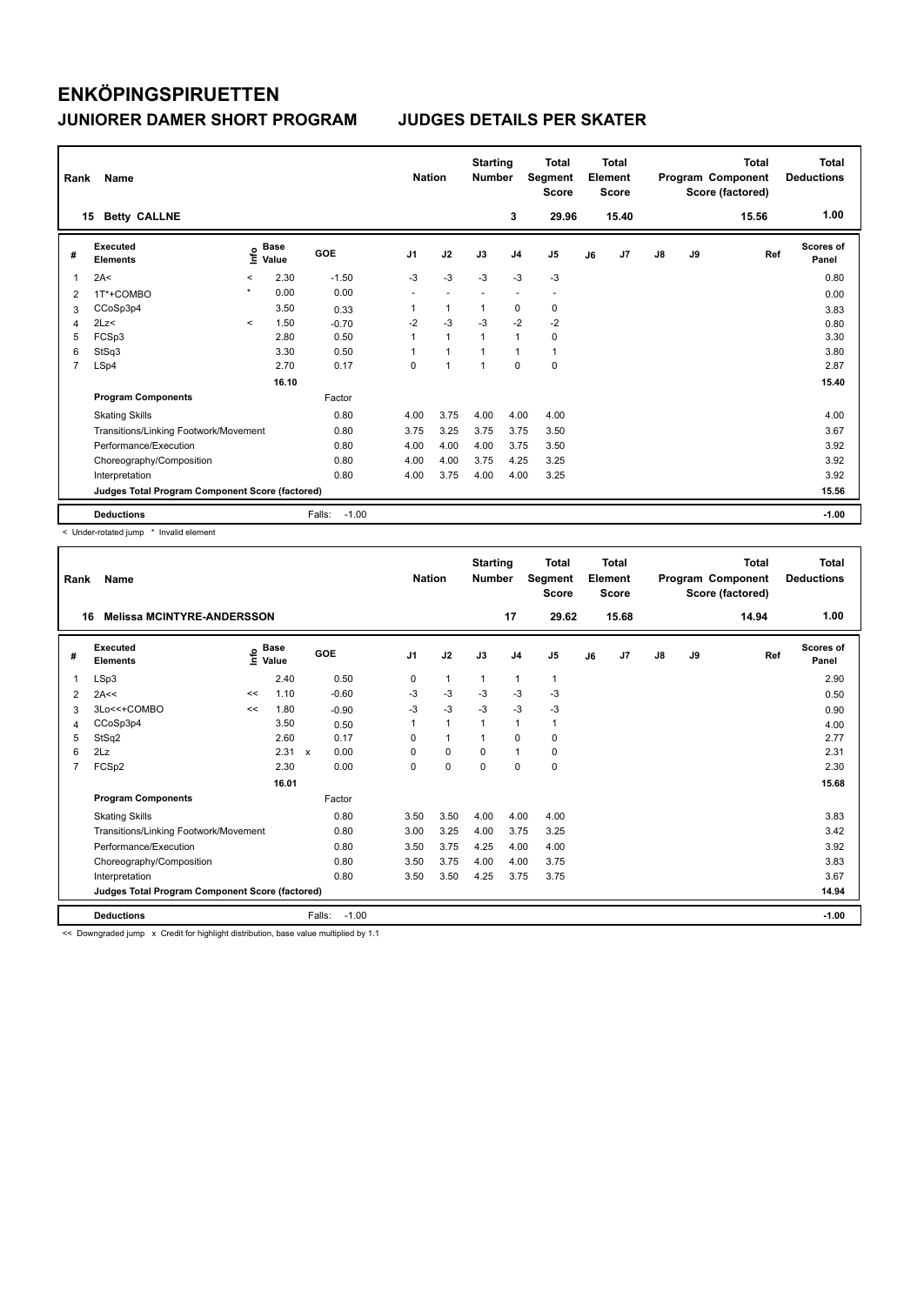| Rank           | Name                                            |         |               |                      |                | <b>Nation</b> |                          | <b>Starting</b><br><b>Number</b> |                          | <b>Total</b><br>Segment<br><b>Score</b> |    | <b>Total</b><br>Element<br><b>Score</b> |               |    | <b>Total</b><br>Program Component<br>Score (factored) | <b>Total</b><br><b>Deductions</b> |
|----------------|-------------------------------------------------|---------|---------------|----------------------|----------------|---------------|--------------------------|----------------------------------|--------------------------|-----------------------------------------|----|-----------------------------------------|---------------|----|-------------------------------------------------------|-----------------------------------|
|                | Matilda LÖFGREN<br>17                           |         |               |                      |                |               |                          |                                  | 31                       | 29.56                                   |    | 13.88                                   |               |    | 15.68                                                 | 0.00                              |
| #              | Executed<br><b>Elements</b>                     | ١nf٥    | Base<br>Value | GOE                  | J <sub>1</sub> |               | J2                       | J3                               | J <sub>4</sub>           | J <sub>5</sub>                          | J6 | J <sub>7</sub>                          | $\mathsf{J}8$ | J9 | Ref                                                   | <b>Scores of</b><br>Panel         |
| -1             | 3S<<+COMBO                                      | <<      | 1.30          | $-0.60$              | $-3$           |               | $-3$                     | $-3$                             | $-3$                     | $-3$                                    |    |                                         |               |    |                                                       | 0.70                              |
| $\overline{2}$ | $1A^*$                                          | $\star$ | 0.00          | 0.00                 | ٠              |               | $\overline{\phantom{a}}$ | $\overline{\phantom{a}}$         | $\overline{\phantom{a}}$ | $\overline{\phantom{a}}$                |    |                                         |               |    |                                                       | 0.00                              |
| 3              | CCoSp3p3                                        |         | 3.00          | 0.00                 | 0              |               | $\mathbf 0$              | $\mathbf 0$                      | 0                        | 0                                       |    |                                         |               |    |                                                       | 3.00                              |
| 4              | StSq2                                           |         | 2.60          | 0.50                 | 1              |               | $\blacktriangleleft$     | 0                                | $\overline{1}$           |                                         |    |                                         |               |    |                                                       | 3.10                              |
| 5              | 2Lz                                             |         | 2.31          | 0.00<br>$\mathbf{x}$ | $\Omega$       |               | $\Omega$                 | $\Omega$                         | $\Omega$                 | 0                                       |    |                                         |               |    |                                                       | 2.31                              |
| 6              | FCSp2                                           |         | 2.30          | 0.50                 | 1              |               | $\mathbf{1}$             | $\overline{1}$                   | $\overline{1}$           | $\mathbf{1}$                            |    |                                         |               |    |                                                       | 2.80                              |
| $\overline{7}$ | LSp2                                            |         | 1.90          | 0.07                 | 0              |               | $-1$                     | $\overline{1}$                   | $\overline{1}$           | $-1$                                    |    |                                         |               |    |                                                       | 1.97                              |
|                |                                                 |         | 13.41         |                      |                |               |                          |                                  |                          |                                         |    |                                         |               |    |                                                       | 13.88                             |
|                | <b>Program Components</b>                       |         |               | Factor               |                |               |                          |                                  |                          |                                         |    |                                         |               |    |                                                       |                                   |
|                | <b>Skating Skills</b>                           |         |               | 0.80                 | 4.25           |               | 3.75                     | 3.75                             | 3.75                     | 4.50                                    |    |                                         |               |    |                                                       | 3.92                              |
|                | Transitions/Linking Footwork/Movement           |         |               | 0.80                 | 4.00           |               | 3.50                     | 3.75                             | 3.50                     | 3.75                                    |    |                                         |               |    |                                                       | 3.67                              |
|                | Performance/Execution                           |         |               | 0.80                 | 4.00           |               | 3.75                     | 3.75                             | 4.00                     | 4.00                                    |    |                                         |               |    |                                                       | 3.92                              |
|                | Choreography/Composition                        |         |               | 0.80                 | 4.50           |               | 4.00                     | 4.00                             | 4.25                     | 4.00                                    |    |                                         |               |    |                                                       | 4.08                              |
|                | Interpretation                                  |         |               | 0.80                 | 4.25           |               | 3.75                     | 4.00                             | 4.00                     | 4.00                                    |    |                                         |               |    |                                                       | 4.00                              |
|                | Judges Total Program Component Score (factored) |         |               |                      |                |               |                          |                                  |                          |                                         |    |                                         |               |    |                                                       | 15.68                             |
|                | <b>Deductions</b>                               |         |               |                      |                |               |                          |                                  |                          |                                         |    |                                         |               |    |                                                       | 0.00                              |

<< Downgraded jump \* Invalid element x Credit for highlight distribution, base value multiplied by 1.1

| Rank | Name                                            |      |                      |         | <b>Nation</b>  |              | <b>Starting</b><br><b>Number</b> |                | <b>Total</b><br>Segment<br><b>Score</b> |    | <b>Total</b><br>Element<br><b>Score</b> |               |    | Total<br>Program Component<br>Score (factored) | <b>Total</b><br><b>Deductions</b> |
|------|-------------------------------------------------|------|----------------------|---------|----------------|--------------|----------------------------------|----------------|-----------------------------------------|----|-----------------------------------------|---------------|----|------------------------------------------------|-----------------------------------|
| 18   | <b>Madeleine LUNDÉN</b>                         |      |                      |         |                |              |                                  | $\mathbf{2}$   | 28.95                                   |    | 14.77                                   |               |    | 14.18                                          | 0.00                              |
| #    | <b>Executed</b><br><b>Elements</b>              | ١nfo | <b>Base</b><br>Value | GOE     | J1             | J2           | J3                               | J <sub>4</sub> | J <sub>5</sub>                          | J6 | J7                                      | $\mathsf{J}8$ | J9 | Ref                                            | <b>Scores of</b><br>Panel         |
| 1    | 2A                                              |      | 3.30                 | $-1.33$ | $-3$           | $-3$         | $-2$                             | $-2$           | $-3$                                    |    |                                         |               |    |                                                | 1.97                              |
| 2    | 2S<<+COMBO                                      | <<   | 0.40                 | $-0.30$ | $-3$           | $-3$         | $-3$                             | $-3$           | $-3$                                    |    |                                         |               |    |                                                | 0.10                              |
| 3    | LSp2                                            |      | 1.90                 | 0.00    | 0              | $-1$         | 0                                | $\mathbf 0$    | $\mathbf{1}$                            |    |                                         |               |    |                                                | 1.90                              |
| 4    | 2Lz                                             |      | 2.10                 | 0.30    | $\overline{2}$ | $\Omega$     | $\overline{2}$                   | $\Omega$       | $\mathbf{1}$                            |    |                                         |               |    |                                                | 2.40                              |
| 5    | FCSp2                                           |      | 2.30                 | 0.00    | 0              | $\mathbf 0$  | $\mathbf{1}$                     | 0              | $-1$                                    |    |                                         |               |    |                                                | 2.30                              |
| 6    | StSq2                                           |      | 2.60                 | 0.33    | $\Omega$       | $\mathbf{1}$ | $\overline{1}$                   | 0              | $\mathbf{1}$                            |    |                                         |               |    |                                                | 2.93                              |
| 7    | CCoSp3p3                                        |      | 3.00                 | 0.17    | 1              | $\mathbf 0$  | $\mathbf{1}$                     | $\mathbf 0$    | $\mathbf 0$                             |    |                                         |               |    |                                                | 3.17                              |
|      |                                                 |      | 15.60                |         |                |              |                                  |                |                                         |    |                                         |               |    |                                                | 14.77                             |
|      | <b>Program Components</b>                       |      |                      | Factor  |                |              |                                  |                |                                         |    |                                         |               |    |                                                |                                   |
|      | <b>Skating Skills</b>                           |      |                      | 0.80    | 3.50           | 3.50         | 4.00                             | 4.00           | 4.25                                    |    |                                         |               |    |                                                | 3.83                              |
|      | Transitions/Linking Footwork/Movement           |      |                      | 0.80    | 3.25           | 2.75         | 3.50                             | 3.50           | 3.00                                    |    |                                         |               |    |                                                | 3.25                              |
|      | Performance/Execution                           |      |                      | 0.80    | 3.50           | 3.50         | 4.00                             | 3.75           | 3.50                                    |    |                                         |               |    |                                                | 3.58                              |
|      | Choreography/Composition                        |      |                      | 0.80    | 3.25           | 3.50         | 3.75                             | 3.75           | 3.50                                    |    |                                         |               |    |                                                | 3.58                              |
|      | Interpretation                                  |      |                      | 0.80    | 3.00           | 3.50         | 4.00                             | 3.50           | 3.50                                    |    |                                         |               |    |                                                | 3.50                              |
|      | Judges Total Program Component Score (factored) |      |                      |         |                |              |                                  |                |                                         |    |                                         |               |    |                                                | 14.18                             |
|      | <b>Deductions</b>                               |      |                      |         |                |              |                                  |                |                                         |    |                                         |               |    |                                                | 0.00                              |

<< Downgraded jump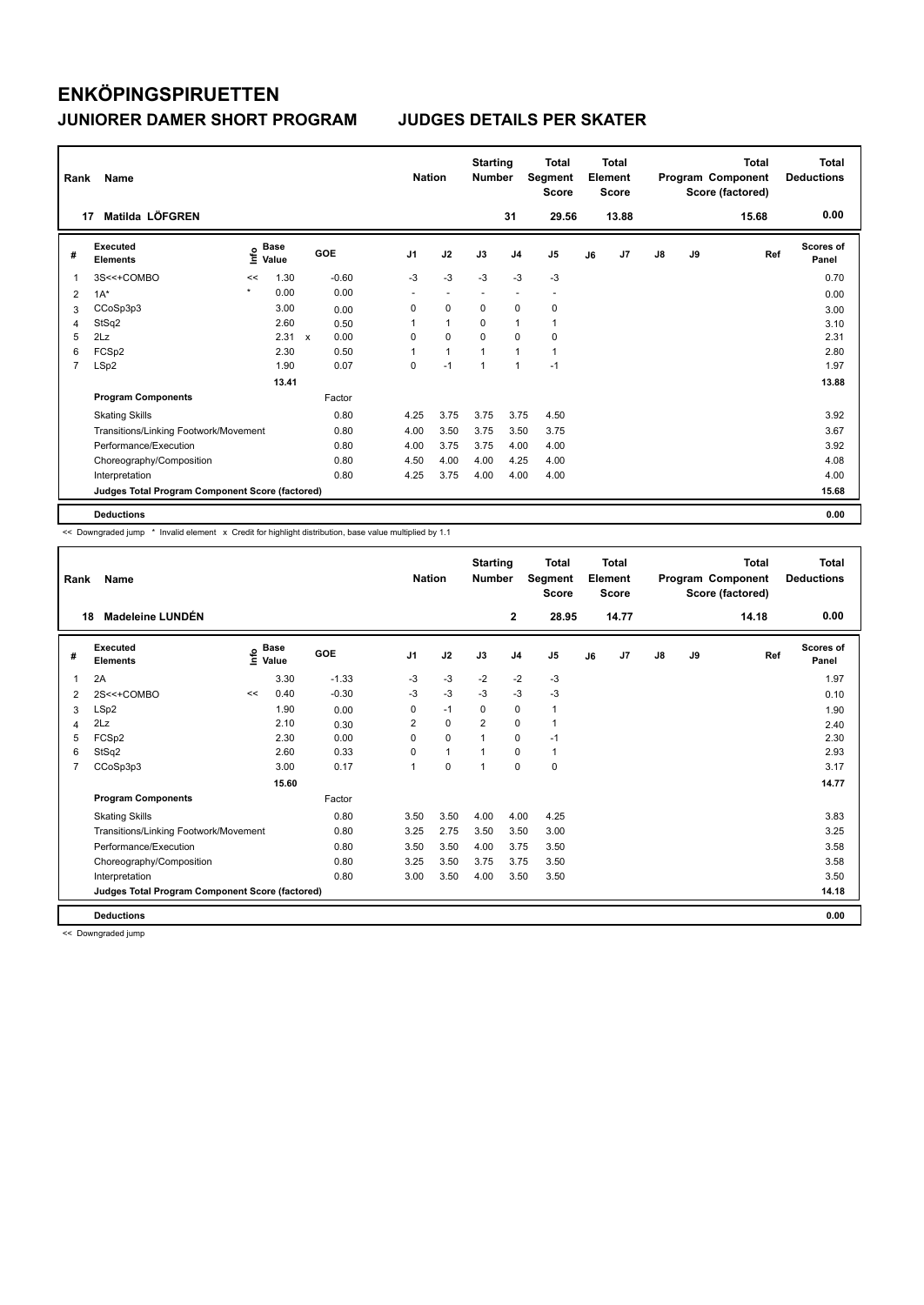| Rank           | Name                                            |    |                      |              |         | <b>Nation</b>  |              | <b>Starting</b><br><b>Number</b> |                | Total<br>Segment<br><b>Score</b> |    | <b>Total</b><br>Element<br><b>Score</b> |    |    | <b>Total</b><br>Program Component<br>Score (factored) | <b>Total</b><br><b>Deductions</b> |
|----------------|-------------------------------------------------|----|----------------------|--------------|---------|----------------|--------------|----------------------------------|----------------|----------------------------------|----|-----------------------------------------|----|----|-------------------------------------------------------|-----------------------------------|
|                | <b>Johanna FORSBERG</b><br>19                   |    |                      |              |         |                |              |                                  | 27             | 28.28                            |    | 13.68                                   |    |    | 14.60                                                 | 0.00                              |
| #              | Executed<br><b>Elements</b>                     | ۴ů | <b>Base</b><br>Value | <b>GOE</b>   |         | J <sub>1</sub> | J2           | J3                               | J <sub>4</sub> | J <sub>5</sub>                   | J6 | J7                                      | J8 | J9 | Ref                                                   | <b>Scores of</b><br>Panel         |
| 1              | 2A<<                                            | << | 1.10                 |              | $-0.60$ | $-3$           | $-3$         | $-3$                             | $-3$           | $-3$                             |    |                                         |    |    |                                                       | 0.50                              |
| 2              | FCSp2                                           |    | 2.30                 |              | 0.17    | 1              | 0            | $\Omega$                         | $\mathbf{1}$   | 0                                |    |                                         |    |    |                                                       | 2.47                              |
| 3              | 3Lo<<+COMBO                                     | << | 1.80                 |              | $-0.90$ | -3             | $-3$         | $-3$                             | $-3$           | $-3$                             |    |                                         |    |    |                                                       | 0.90                              |
| 4              | CCoSp3p2                                        |    | 2.50                 |              | 0.00    | 0              | $\mathbf 0$  | 0                                | $\mathbf 0$    | 0                                |    |                                         |    |    |                                                       | 2.50                              |
| 5              | StSq2                                           |    | 2.60                 |              | 0.00    | 0              | $\mathbf{1}$ | $\Omega$                         | $\mathbf 0$    | $\mathbf 0$                      |    |                                         |    |    |                                                       | 2.60                              |
| 6              | 2Lz                                             |    | 2.31                 | $\mathsf{x}$ | 0.00    | 0              | $\mathbf{1}$ | 0                                | $\mathbf 0$    | $-1$                             |    |                                         |    |    |                                                       | 2.31                              |
| $\overline{7}$ | LSp3                                            |    | 2.40                 |              | 0.00    | 0              | $\mathbf 0$  | $\mathbf 0$                      | $\mathbf 0$    | $\mathbf 0$                      |    |                                         |    |    |                                                       | 2.40                              |
|                |                                                 |    | 15.01                |              |         |                |              |                                  |                |                                  |    |                                         |    |    |                                                       | 13.68                             |
|                | <b>Program Components</b>                       |    |                      |              | Factor  |                |              |                                  |                |                                  |    |                                         |    |    |                                                       |                                   |
|                | <b>Skating Skills</b>                           |    |                      |              | 0.80    | 3.75           | 3.75         | 3.75                             | 3.50           | 3.75                             |    |                                         |    |    |                                                       | 3.75                              |
|                | Transitions/Linking Footwork/Movement           |    |                      |              | 0.80    | 3.50           | 3.50         | 3.50                             | 3.75           | 3.00                             |    |                                         |    |    |                                                       | 3.50                              |
|                | Performance/Execution                           |    |                      |              | 0.80    | 3.75           | 3.75         | 3.75                             | 3.75           | 3.75                             |    |                                         |    |    |                                                       | 3.75                              |
|                | Choreography/Composition                        |    |                      |              | 0.80    | 3.75           | 4.00         | 3.50                             | 3.75           | 3.50                             |    |                                         |    |    |                                                       | 3.67                              |
|                | Interpretation                                  |    |                      |              | 0.80    | 3.50           | 3.75         | 3.75                             | 3.50           | 3.00                             |    |                                         |    |    |                                                       | 3.58                              |
|                | Judges Total Program Component Score (factored) |    |                      |              |         |                |              |                                  |                |                                  |    |                                         |    |    |                                                       | 14.60                             |
|                | <b>Deductions</b>                               |    |                      |              |         |                |              |                                  |                |                                  |    |                                         |    |    |                                                       | 0.00                              |

<< Downgraded jump x Credit for highlight distribution, base value multiplied by 1.1

| Rank           | Name                                            |    |                      |                   | <b>Nation</b>  |              | <b>Starting</b><br><b>Number</b> |                | <b>Total</b><br>Segment<br><b>Score</b> |    | Total<br>Element<br><b>Score</b> |               |    | Total<br>Program Component<br>Score (factored) | <b>Total</b><br><b>Deductions</b> |
|----------------|-------------------------------------------------|----|----------------------|-------------------|----------------|--------------|----------------------------------|----------------|-----------------------------------------|----|----------------------------------|---------------|----|------------------------------------------------|-----------------------------------|
| 20             | <b>Elsa SPENNINGE</b>                           |    |                      |                   |                |              |                                  | 18             | 27.61                                   |    | 12.67                            |               |    | 15.94                                          | 1.00                              |
| #              | <b>Executed</b><br><b>Elements</b>              | ۴o | <b>Base</b><br>Value | GOE               | J <sub>1</sub> | J2           | J3                               | J <sub>4</sub> | J5                                      | J6 | J <sub>7</sub>                   | $\mathsf{J}8$ | J9 | Ref                                            | <b>Scores of</b><br>Panel         |
| 1              | 3S<<+COMBO                                      | << | 1.30                 | $-0.60$           | $-3$           | $-3$         | $-3$                             | $-3$           | $-3$                                    |    |                                  |               |    |                                                | 0.70                              |
| 2              | 2A<<                                            | << | 1.10                 | $-0.60$           | $-3$           | $-2$         | $-3$                             | $-3$           | $-3$                                    |    |                                  |               |    |                                                | 0.50                              |
| 3              | 2Lz                                             |    | 2.10                 | 0.20              | 0              | $\mathbf 0$  | $\mathbf{1}$                     | 1              | 1                                       |    |                                  |               |    |                                                | 2.30                              |
| 4              | FCSpB                                           |    | 1.60                 | $-0.30$           | $-2$           | $-1$         | $\Omega$                         | 0              | $-2$                                    |    |                                  |               |    |                                                | 1.30                              |
| 5              | StSq2                                           |    | 2.60                 | 0.67              |                | $\mathbf{1}$ | $\overline{2}$                   | $\mathbf{1}$   | $\overline{\mathbf{c}}$                 |    |                                  |               |    |                                                | 3.27                              |
| 6              | LSp3                                            |    | 2.40                 | 0.50              |                | $\mathbf{1}$ |                                  | $\Omega$       | 1                                       |    |                                  |               |    |                                                | 2.90                              |
| $\overline{7}$ | CCoSp2p2                                        |    | 1.80                 | $-0.10$           | $-1$           | $\Omega$     | $\Omega$                         | $\mathbf 0$    | $-1$                                    |    |                                  |               |    |                                                | 1.70                              |
|                |                                                 |    | 12.90                |                   |                |              |                                  |                |                                         |    |                                  |               |    |                                                | 12.67                             |
|                | <b>Program Components</b>                       |    |                      | Factor            |                |              |                                  |                |                                         |    |                                  |               |    |                                                |                                   |
|                | <b>Skating Skills</b>                           |    |                      | 0.80              | 3.75           | 4.00         | 4.50                             | 4.25           | 4.50                                    |    |                                  |               |    |                                                | 4.25                              |
|                | Transitions/Linking Footwork/Movement           |    |                      | 0.80              | 3.25           | 3.25         | 4.25                             | 4.00           | 4.00                                    |    |                                  |               |    |                                                | 3.75                              |
|                | Performance/Execution                           |    |                      | 0.80              | 3.50           | 3.75         | 4.50                             | 4.00           | 4.00                                    |    |                                  |               |    |                                                | 3.92                              |
|                | Choreography/Composition                        |    |                      | 0.80              | 3.50           | 3.75         | 4.50                             | 4.00           | 4.25                                    |    |                                  |               |    |                                                | 4.00                              |
|                | Interpretation                                  |    |                      | 0.80              | 3.50           | 3.50         | 4.50                             | 4.25           | 4.25                                    |    |                                  |               |    |                                                | 4.00                              |
|                | Judges Total Program Component Score (factored) |    |                      |                   |                |              |                                  |                |                                         |    |                                  |               |    |                                                | 15.94                             |
|                | <b>Deductions</b>                               |    |                      | Falls:<br>$-1.00$ |                |              |                                  |                |                                         |    |                                  |               |    |                                                | $-1.00$                           |

<< Downgraded jump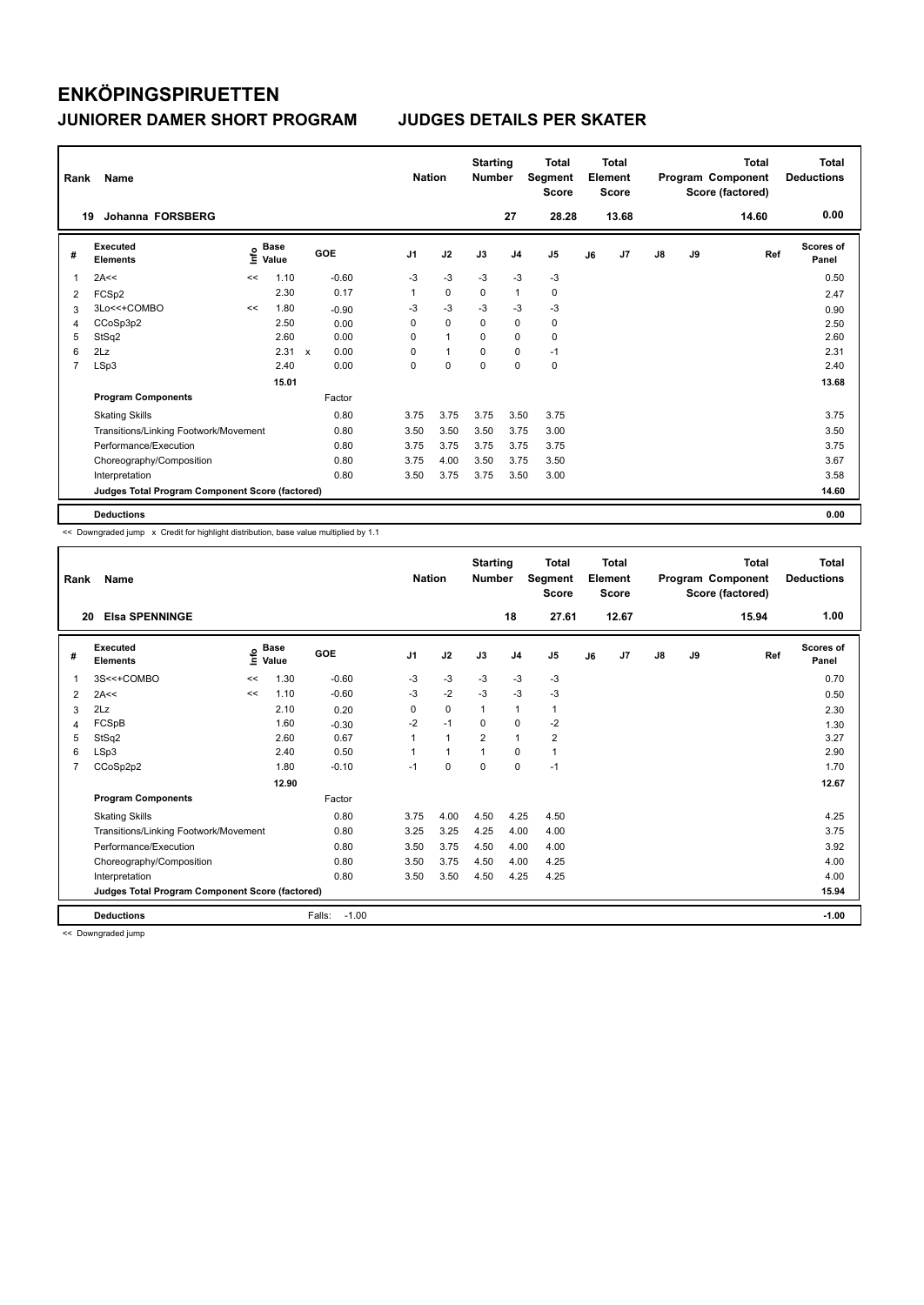| Rank           | Name                                            |         |                      |                                      | <b>Nation</b>  |              | <b>Starting</b><br><b>Number</b> |                | <b>Total</b><br>Segment<br><b>Score</b> |    | <b>Total</b><br>Element<br><b>Score</b> |               |    | <b>Total</b><br>Program Component<br>Score (factored) | Total<br><b>Deductions</b> |
|----------------|-------------------------------------------------|---------|----------------------|--------------------------------------|----------------|--------------|----------------------------------|----------------|-----------------------------------------|----|-----------------------------------------|---------------|----|-------------------------------------------------------|----------------------------|
| 21             | <b>Ildi ADOK</b>                                |         |                      |                                      |                |              |                                  | 12             | 27.20                                   |    | 14.08                                   |               |    | 14.12                                                 | 1.00                       |
| #              | Executed<br><b>Elements</b>                     | ١nf٥    | <b>Base</b><br>Value | GOE                                  | J <sub>1</sub> | J2           | J3                               | J <sub>4</sub> | J <sub>5</sub>                          | J6 | J <sub>7</sub>                          | $\mathsf{J}8$ | J9 | Ref                                                   | Scores of<br>Panel         |
| 1              | 2A<                                             | $\prec$ | 2.30                 | $-0.83$                              | $-2$           | $-1$         | $-2$                             | $-1$           | $-3$                                    |    |                                         |               |    |                                                       | 1.47                       |
| 2              | 3S<<+COMBO                                      | <<      | 1.30                 | $-0.60$                              | $-3$           | $-3$         | $-3$                             | $-3$           | $-3$                                    |    |                                         |               |    |                                                       | 0.70                       |
| 3              | FCSp2                                           |         | 2.30                 | 0.50                                 | 1              | $\mathbf{1}$ | $\overline{1}$                   | $\mathbf{1}$   | 0                                       |    |                                         |               |    |                                                       | 2.80                       |
| 4              | LSp2                                            |         | 1.90                 | $-0.30$                              | 0              | $-2$         | $-1$                             | $-1$           | $-1$                                    |    |                                         |               |    |                                                       | 1.60                       |
| 5              | StSq3                                           |         | 3.30                 | 0.00                                 | $\Omega$       | $\mathbf 0$  | $\Omega$                         | $\mathbf 0$    | 0                                       |    |                                         |               |    |                                                       | 3.30                       |
| 6              | 2Lz                                             |         | 2.31                 | $-0.30$<br>$\boldsymbol{\mathsf{x}}$ | $-1$           | $-1$         | $-1$                             | $\mathbf 0$    | $-2$                                    |    |                                         |               |    |                                                       | 2.01                       |
| $\overline{7}$ | CCoSp3p2                                        |         | 2.50                 | $-0.30$                              | $-1$           | $-1$         | $-1$                             | $-1$           | $-2$                                    |    |                                         |               |    |                                                       | 2.20                       |
|                |                                                 |         | 15.91                |                                      |                |              |                                  |                |                                         |    |                                         |               |    |                                                       | 14.08                      |
|                | <b>Program Components</b>                       |         |                      | Factor                               |                |              |                                  |                |                                         |    |                                         |               |    |                                                       |                            |
|                | <b>Skating Skills</b>                           |         |                      | 0.80                                 | 3.50           | 3.75         | 3.50                             | 3.75           | 3.50                                    |    |                                         |               |    |                                                       | 3.58                       |
|                | Transitions/Linking Footwork/Movement           |         |                      | 0.80                                 | 3.25           | 3.25         | 3.50                             | 3.50           | 3.00                                    |    |                                         |               |    |                                                       | 3.33                       |
|                | Performance/Execution                           |         |                      | 0.80                                 | 3.50           | 3.75         | 3.75                             | 3.75           | 3.50                                    |    |                                         |               |    |                                                       | 3.67                       |
|                | Choreography/Composition                        |         |                      | 0.80                                 | 3.25           | 3.75         | 3.75                             | 3.75           | 3.25                                    |    |                                         |               |    |                                                       | 3.58                       |
|                | Interpretation                                  |         |                      | 0.80                                 | 3.50           | 3.50         | 3.50                             | 3.50           | 3.25                                    |    |                                         |               |    |                                                       | 3.50                       |
|                | Judges Total Program Component Score (factored) |         |                      |                                      |                |              |                                  |                |                                         |    |                                         |               |    |                                                       | 14.12                      |
|                | <b>Deductions</b>                               |         |                      | $-1.00$<br>Falls:                    |                |              |                                  |                |                                         |    |                                         |               |    |                                                       | $-1.00$                    |

< Under-rotated jump << Downgraded jump x Credit for highlight distribution, base value multiplied by 1.1

| Rank           | Name                                            |                    |                   | <b>Nation</b>            |                | <b>Starting</b><br><b>Number</b> |                | <b>Total</b><br>Segment<br><b>Score</b> |    | <b>Total</b><br>Element<br><b>Score</b> |               |    | Total<br>Program Component<br>Score (factored) | <b>Total</b><br><b>Deductions</b> |
|----------------|-------------------------------------------------|--------------------|-------------------|--------------------------|----------------|----------------------------------|----------------|-----------------------------------------|----|-----------------------------------------|---------------|----|------------------------------------------------|-----------------------------------|
|                | <b>Nina LJUNGBERG</b><br>22                     |                    |                   |                          |                |                                  | 23             | 27.08                                   |    | 13.46                                   |               |    | 15.62                                          | 2.00                              |
| #              | Executed<br><b>Elements</b>                     | $\frac{e}{E}$ Base | GOE               | J <sub>1</sub>           | J2             | J3                               | J <sub>4</sub> | J5                                      | J6 | J <sub>7</sub>                          | $\mathsf{J}8$ | J9 | Ref                                            | <b>Scores of</b><br>Panel         |
| 1              | 2Lz                                             | 2.10               | $-0.90$           | $-3$                     | $-3$           | $-3$                             | $-3$           | $-3$                                    |    |                                         |               |    |                                                | 1.20                              |
| 2              | $1A<<^*$                                        | $\star$<br>0.00    | 0.00              | $\overline{\phantom{a}}$ | $\sim$         |                                  |                |                                         |    |                                         |               |    |                                                | 0.00                              |
| 3              | FCSp2V1                                         | 1.60               | 0.50              |                          | $\mathbf{1}$   | 1                                | $\mathbf{1}$   | 1                                       |    |                                         |               |    |                                                | 2.10                              |
| 4              | 2S+COMBO                                        | 1.30               | $-0.60$           | -3                       | $-3$           | $-3$                             | $-3$           | $-3$                                    |    |                                         |               |    |                                                | 0.70                              |
| 5              | StSq2                                           | 2.60               | 0.33              | 0                        | $\Omega$       |                                  | 1              | 1                                       |    |                                         |               |    |                                                | 2.93                              |
| 6              | CCoSp3p3                                        | 3.00               | 0.33              |                          | $\mathbf{1}$   |                                  | $\mathbf 0$    | 0                                       |    |                                         |               |    |                                                | 3.33                              |
| $\overline{7}$ | LSp4                                            | 2.70               | 0.50              |                          | $\overline{ }$ | 1                                | 1              | 1                                       |    |                                         |               |    |                                                | 3.20                              |
|                |                                                 | 13.30              |                   |                          |                |                                  |                |                                         |    |                                         |               |    |                                                | 13.46                             |
|                | <b>Program Components</b>                       |                    | Factor            |                          |                |                                  |                |                                         |    |                                         |               |    |                                                |                                   |
|                | <b>Skating Skills</b>                           |                    | 0.80              | 3.50                     | 3.50           | 4.25                             | 4.25           | 4.25                                    |    |                                         |               |    |                                                | 4.00                              |
|                | Transitions/Linking Footwork/Movement           |                    | 0.80              | 3.50                     | 3.50           | 4.00                             | 4.00           | 3.50                                    |    |                                         |               |    |                                                | 3.67                              |
|                | Performance/Execution                           |                    | 0.80              | 3.50                     | 3.75           | 4.00                             | 3.75           | 3.75                                    |    |                                         |               |    |                                                | 3.75                              |
|                | Choreography/Composition                        |                    | 0.80              | 3.75                     | 4.00           | 4.50                             | 4.50           | 4.00                                    |    |                                         |               |    |                                                | 4.17                              |
|                | Interpretation                                  |                    | 0.80              | 3.50                     | 3.75           | 4.25                             | 4.25           | 3.75                                    |    |                                         |               |    |                                                | 3.92                              |
|                | Judges Total Program Component Score (factored) |                    |                   |                          |                |                                  |                |                                         |    |                                         |               |    |                                                | 15.62                             |
|                | <b>Deductions</b>                               |                    | $-2.00$<br>Falls: |                          |                |                                  |                |                                         |    |                                         |               |    |                                                | $-2.00$                           |

<< Downgraded jump \* Invalid element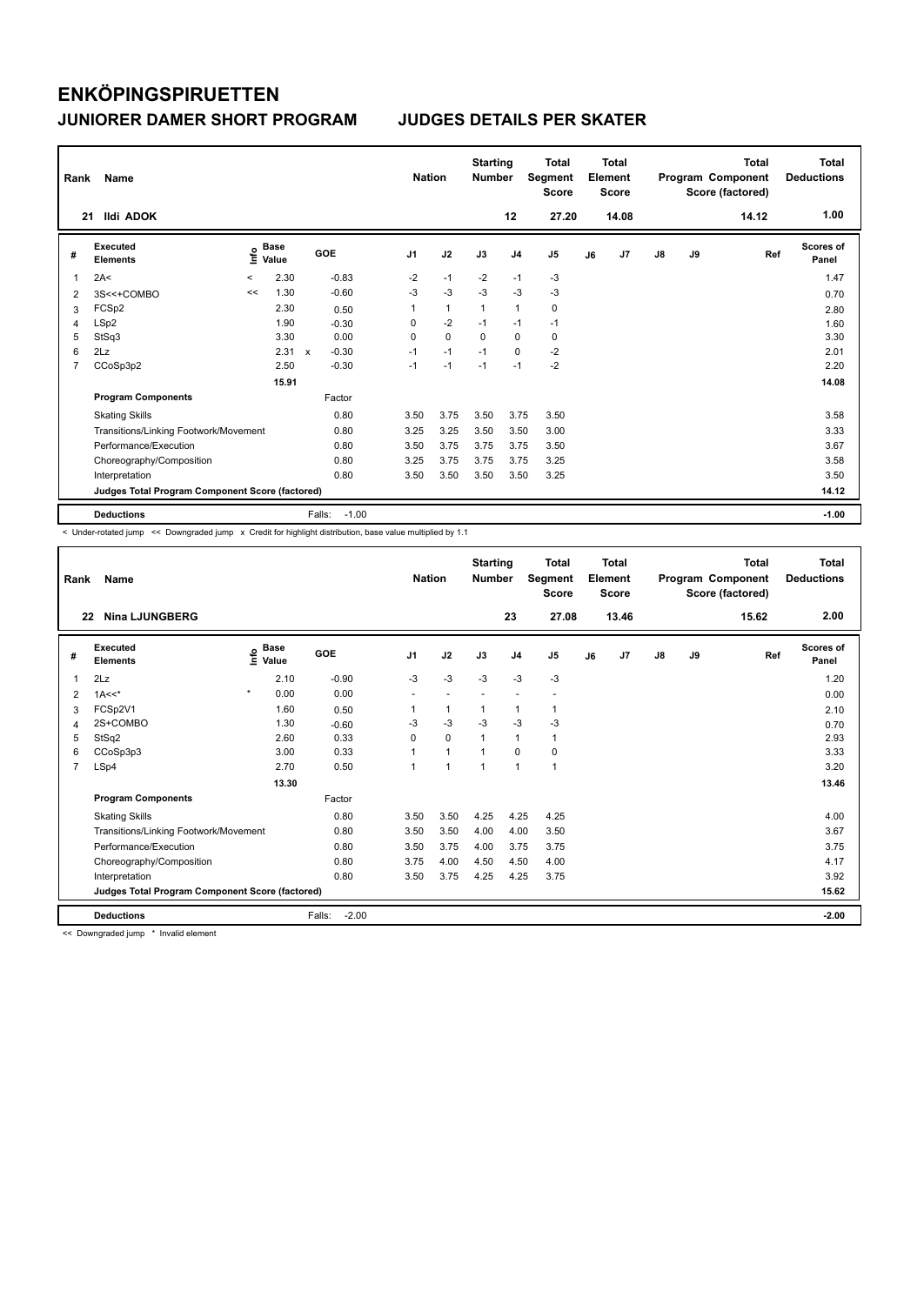| Rank           | Name                                            |         |                                  |              |         | <b>Nation</b>  |                | <b>Starting</b><br><b>Number</b> |                | <b>Total</b><br>Segment<br><b>Score</b> |    | <b>Total</b><br>Element<br><b>Score</b> |               |    | <b>Total</b><br>Program Component<br>Score (factored) | <b>Total</b><br><b>Deductions</b> |
|----------------|-------------------------------------------------|---------|----------------------------------|--------------|---------|----------------|----------------|----------------------------------|----------------|-----------------------------------------|----|-----------------------------------------|---------------|----|-------------------------------------------------------|-----------------------------------|
|                | <b>Tilde FREIHOLTZ</b><br>23                    |         |                                  |              |         |                |                |                                  | 22             | 27.03                                   |    | 13.29                                   |               |    | 13.74                                                 | 0.00                              |
| #              | Executed<br><b>Elements</b>                     |         | <b>Base</b><br>e Base<br>E Value |              | GOE     | J <sub>1</sub> | J2             | J3                               | J <sub>4</sub> | J <sub>5</sub>                          | J6 | J7                                      | $\mathsf{J}8$ | J9 | Ref                                                   | Scores of<br>Panel                |
| 1              | 2Lz                                             |         | 2.10                             |              | 0.30    |                | $\overline{1}$ | $\mathbf{1}$                     | $\mathbf{1}$   | $\mathbf{1}$                            |    |                                         |               |    |                                                       | 2.40                              |
| 2              | LSp2                                            |         | 1.90                             |              | $-0.10$ | 0              | 0              | $-1$                             | $-1$           | 0                                       |    |                                         |               |    |                                                       | 1.80                              |
| 3              | StSq2                                           |         | 2.60                             |              | 0.00    | $-1$           | $\mathbf 0$    | 0                                | $\mathbf 0$    | $\pmb{0}$                               |    |                                         |               |    |                                                       | 2.60                              |
| 4              | FCSp2                                           |         | 2.30                             |              | 0.00    | 0              | 0              | 0                                | 0              | $\mathbf{1}$                            |    |                                         |               |    |                                                       | 2.30                              |
| 5              | 2A<<                                            | <<      | 1.21                             | $\mathbf{x}$ | $-0.60$ | -3             | $-3$           | -3                               | $-3$           | -3                                      |    |                                         |               |    |                                                       | 0.61                              |
| 6              | $2Lo+2T*$                                       | $\star$ | 1.98                             | X            | $-0.90$ | 0              | $-3$           | $-3$                             | $-3$           | $-3$                                    |    |                                         |               |    |                                                       | 1.08                              |
| $\overline{7}$ | CCoSp3p2                                        |         | 2.50                             |              | 0.00    | 0              | $\mathbf 0$    | $\mathbf 0$                      | $\mathbf 0$    | $\mathbf 0$                             |    |                                         |               |    |                                                       | 2.50                              |
|                |                                                 |         | 14.59                            |              |         |                |                |                                  |                |                                         |    |                                         |               |    |                                                       | 13.29                             |
|                | <b>Program Components</b>                       |         |                                  |              | Factor  |                |                |                                  |                |                                         |    |                                         |               |    |                                                       |                                   |
|                | <b>Skating Skills</b>                           |         |                                  |              | 0.80    | 3.50           | 3.50           | 3.75                             | 3.75           | 3.75                                    |    |                                         |               |    |                                                       | 3.67                              |
|                | Transitions/Linking Footwork/Movement           |         |                                  |              | 0.80    | 3.00           | 3.25           | 3.50                             | 3.50           | 3.00                                    |    |                                         |               |    |                                                       | 3.25                              |
|                | Performance/Execution                           |         |                                  |              | 0.80    | 3.25           | 3.50           | 3.50                             | 3.75           | 3.50                                    |    |                                         |               |    |                                                       | 3.50                              |
|                | Choreography/Composition                        |         |                                  |              | 0.80    | 3.00           | 3.75           | 3.75                             | 3.50           | 3.25                                    |    |                                         |               |    |                                                       | 3.50                              |
|                | Interpretation                                  |         |                                  |              | 0.80    | 2.75           | 3.50           | 3.50                             | 3.25           | 3.00                                    |    |                                         |               |    |                                                       | 3.25                              |
|                | Judges Total Program Component Score (factored) |         |                                  |              |         |                |                |                                  |                |                                         |    |                                         |               |    |                                                       | 13.74                             |
|                | <b>Deductions</b>                               |         |                                  |              |         |                |                |                                  |                |                                         |    |                                         |               |    |                                                       | 0.00                              |

<< Downgraded jump \* Invalid element x Credit for highlight distribution, base value multiplied by 1.1

| Rank | Name                                            |         |                      |         | <b>Nation</b>  |      | <b>Starting</b><br><b>Number</b> |                | <b>Total</b><br>Segment<br><b>Score</b> |    | <b>Total</b><br>Element<br><b>Score</b> |    |    | <b>Total</b><br>Program Component<br>Score (factored) | <b>Total</b><br><b>Deductions</b> |
|------|-------------------------------------------------|---------|----------------------|---------|----------------|------|----------------------------------|----------------|-----------------------------------------|----|-----------------------------------------|----|----|-------------------------------------------------------|-----------------------------------|
| 24   | <b>Danielle KRISTENSSON</b>                     |         |                      |         |                |      |                                  | 10             | 26.77                                   |    | 14.17                                   |    |    | 12.60                                                 | 0.00                              |
| #    | Executed<br><b>Elements</b>                     | ١nfo    | <b>Base</b><br>Value | GOE     | J <sub>1</sub> | J2   | J3                               | J <sub>4</sub> | J5                                      | J6 | J7                                      | J8 | J9 | Ref                                                   | <b>Scores of</b><br>Panel         |
| 1    | 2A                                              |         | 3.30                 | $-1.17$ | $-2$           | $-3$ | $-2$                             | $-2$           | $-3$                                    |    |                                         |    |    |                                                       | 2.13                              |
| 2    | 1Lo*+COMBO                                      | $\star$ | 0.00                 | 0.00    |                |      |                                  |                | $\overline{\phantom{a}}$                |    |                                         |    |    |                                                       | 0.00                              |
| 3    | LSp4                                            |         | 2.70                 | $-0.10$ | 0              | 0    | $-1$                             | $\mathbf{1}$   | $-1$                                    |    |                                         |    |    |                                                       | 2.60                              |
| 4    | StSq3                                           |         | 3.30                 | 0.00    | 0              | $-1$ | $\mathbf 0$                      | $\mathbf 0$    | 1                                       |    |                                         |    |    |                                                       | 3.30                              |
| 5    | $1Lz$ *                                         | $\star$ | 0.00                 | 0.00    |                |      |                                  |                |                                         |    |                                         |    |    |                                                       | 0.00                              |
| 6    | CCoSp3p3                                        |         | 3.00                 | 0.17    | 0              | 0    | 1                                | $\mathbf{1}$   | 0                                       |    |                                         |    |    |                                                       | 3.17                              |
| 7    | FCSp3                                           |         | 2.80                 | 0.17    | $\Omega$       | $-1$ | $\overline{1}$                   | $\mathbf{1}$   | 0                                       |    |                                         |    |    |                                                       | 2.97                              |
|      |                                                 |         | 15.10                |         |                |      |                                  |                |                                         |    |                                         |    |    |                                                       | 14.17                             |
|      | <b>Program Components</b>                       |         |                      | Factor  |                |      |                                  |                |                                         |    |                                         |    |    |                                                       |                                   |
|      | <b>Skating Skills</b>                           |         |                      | 0.80    | 3.00           | 3.25 | 4.00                             | 3.75           | 3.50                                    |    |                                         |    |    |                                                       | 3.50                              |
|      | Transitions/Linking Footwork/Movement           |         |                      | 0.80    | 2.50           | 2.25 | 3.50                             | 3.75           | 2.75                                    |    |                                         |    |    |                                                       | 2.92                              |
|      | Performance/Execution                           |         |                      | 0.80    | 3.00           | 2.75 | 3.50                             | 3.50           | 3.00                                    |    |                                         |    |    |                                                       | 3.17                              |
|      | Choreography/Composition                        |         |                      | 0.80    | 2.75           | 3.00 | 4.00                             | 3.75           | 3.25                                    |    |                                         |    |    |                                                       | 3.33                              |
|      | Interpretation                                  |         |                      | 0.80    | 2.75           | 2.75 | 3.00                             | 3.50           | 2.75                                    |    |                                         |    |    |                                                       | 2.83                              |
|      | Judges Total Program Component Score (factored) |         |                      |         |                |      |                                  |                |                                         |    |                                         |    |    |                                                       | 12.60                             |
|      | <b>Deductions</b>                               |         |                      |         |                |      |                                  |                |                                         |    |                                         |    |    |                                                       | 0.00                              |

\* Invalid element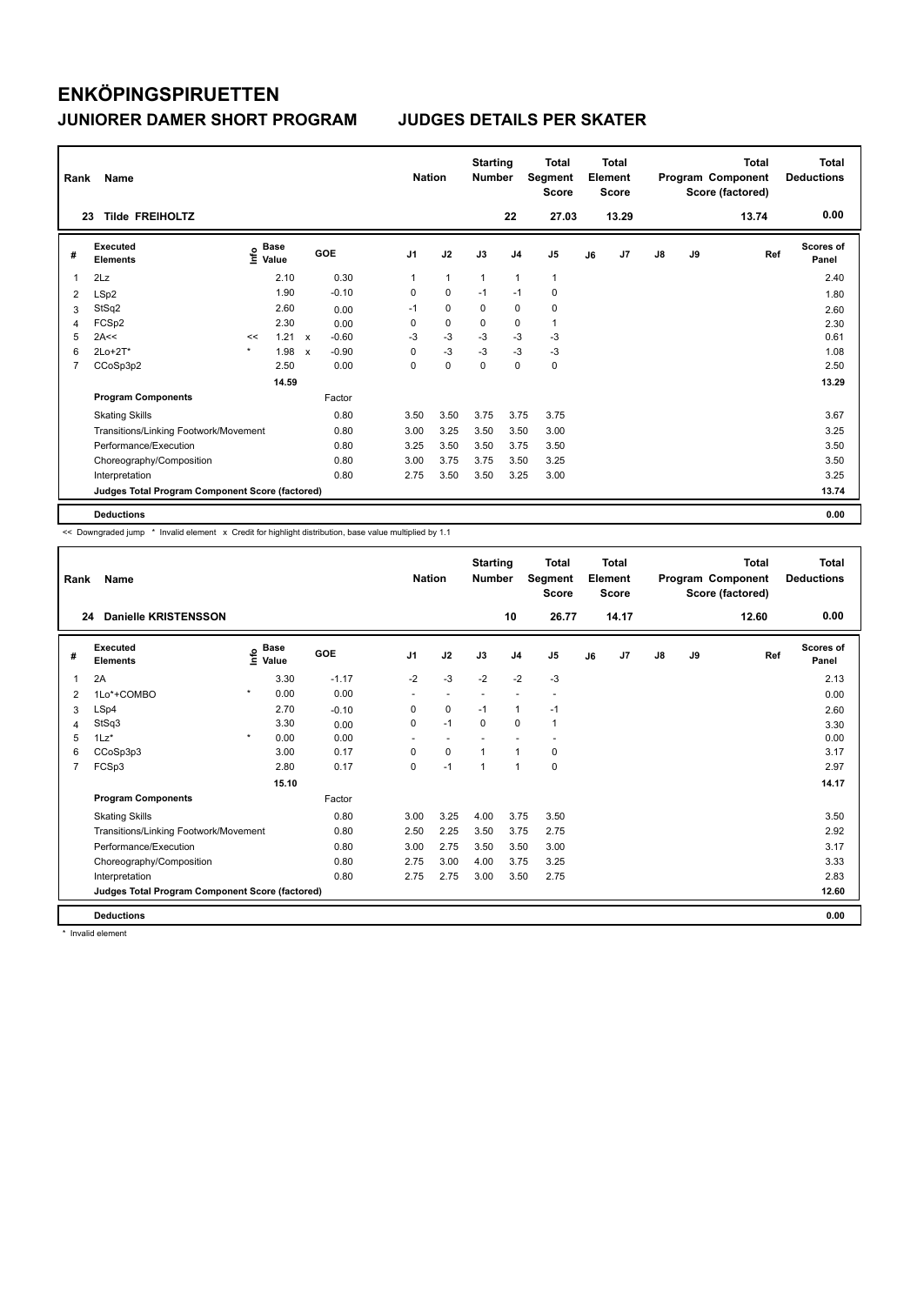| Rank           | <b>Name</b>                                     |         |                      |                   | <b>Nation</b>  |                |              |                | Total<br>Segment<br><b>Score</b> | <b>Total</b><br>Element<br>Score<br>14.17 |    |               |    | <b>Total</b><br>Program Component<br>Score (factored) | Total<br><b>Deductions</b> |
|----------------|-------------------------------------------------|---------|----------------------|-------------------|----------------|----------------|--------------|----------------|----------------------------------|-------------------------------------------|----|---------------|----|-------------------------------------------------------|----------------------------|
| 24             | <b>Ellen WIDERSTRAND</b>                        |         |                      |                   |                |                |              | 4              | 26.77                            |                                           |    |               |    | 13.60                                                 | 1.00                       |
| #              | Executed<br><b>Elements</b>                     | ١nf٥    | <b>Base</b><br>Value | <b>GOE</b>        | J <sub>1</sub> | J2             | J3           | J <sub>4</sub> | J <sub>5</sub>                   | J6                                        | J7 | $\mathsf{J}8$ | J9 | Ref                                                   | <b>Scores of</b><br>Panel  |
| $\overline{1}$ | 2A<                                             | $\prec$ | 2.30                 | $-1.50$           | $-3$           | $-3$           | $-3$         | $-3$           | $-3$                             |                                           |    |               |    |                                                       | 0.80                       |
| 2              | 3S<<+COMBO                                      | <<      | 1.30                 | $-0.60$           | $-3$           | $-3$           | $-3$         | $-3$           | $-3$                             |                                           |    |               |    |                                                       | 0.70                       |
| 3              | CCoSp3p4                                        |         | 3.50                 | 0.17              | 0              | $\mathbf{1}$   | $\mathbf{1}$ | $\mathbf 0$    | $\mathbf 0$                      |                                           |    |               |    |                                                       | 3.67                       |
| $\overline{4}$ | 2Lz                                             |         | 2.10                 | 0.00              | 1              | $\mathbf 0$    | $\mathbf 0$  | $\mathbf 0$    | 0                                |                                           |    |               |    |                                                       | 2.10                       |
| 5              | FCSp2                                           |         | 2.30                 | 0.17              | $\Omega$       | $\mathbf 0$    |              | $\mathbf{1}$   | 0                                |                                           |    |               |    |                                                       | 2.47                       |
| 6              | StSq2                                           |         | 2.60                 | 0.00              | 0              | $\mathbf 0$    |              | $\mathbf 0$    | 0                                |                                           |    |               |    |                                                       | 2.60                       |
| $\overline{7}$ | LSp1                                            |         | 1.50                 | 0.33              | 1              | $\overline{1}$ |              | $\mathbf 0$    | $\pmb{0}$                        |                                           |    |               |    |                                                       | 1.83                       |
|                |                                                 |         | 15.60                |                   |                |                |              |                |                                  |                                           |    |               |    |                                                       | 14.17                      |
|                | <b>Program Components</b>                       |         |                      | Factor            |                |                |              |                |                                  |                                           |    |               |    |                                                       |                            |
|                | <b>Skating Skills</b>                           |         |                      | 0.80              | 3.50           | 3.50           | 3.75         | 3.25           | 3.00                             |                                           |    |               |    |                                                       | 3.42                       |
|                | Transitions/Linking Footwork/Movement           |         |                      | 0.80              | 3.25           | 3.00           | 3.50         | 3.50           | 2.75                             |                                           |    |               |    |                                                       | 3.25                       |
|                | Performance/Execution                           |         |                      | 0.80              | 3.50           | 3.50           | 3.75         | 3.50           | 3.00                             |                                           |    |               |    |                                                       | 3.50                       |
|                | Choreography/Composition                        |         |                      | 0.80              | 3.75           | 3.50           | 3.50         | 3.75           | 3.25                             |                                           |    |               |    |                                                       | 3.58                       |
|                | Interpretation                                  |         |                      | 0.80              | 3.25           | 3.00           | 3.50         | 3.50           | 2.75                             |                                           |    |               |    |                                                       | 3.25                       |
|                | Judges Total Program Component Score (factored) |         |                      |                   |                |                |              |                |                                  |                                           |    |               |    |                                                       | 13.60                      |
|                | <b>Deductions</b>                               |         |                      | Falls:<br>$-1.00$ |                |                |              |                |                                  |                                           |    |               |    |                                                       | $-1.00$                    |

< Under-rotated jump << Downgraded jump

| Rank           | Name                                            |    | <b>Nation</b>        | <b>Starting</b><br><b>Number</b> |                | <b>Total</b><br>Segment<br><b>Score</b> |                | <b>Total</b><br>Element<br><b>Score</b> |                |    | <b>Total</b><br>Program Component<br>Score (factored) | <b>Total</b><br><b>Deductions</b> |    |       |                    |
|----------------|-------------------------------------------------|----|----------------------|----------------------------------|----------------|-----------------------------------------|----------------|-----------------------------------------|----------------|----|-------------------------------------------------------|-----------------------------------|----|-------|--------------------|
| 26             | <b>Alice NYMAN</b>                              |    |                      |                                  |                |                                         |                | 11                                      | 26.16          |    | 12.84                                                 |                                   |    | 15.32 | 2.00               |
| #              | Executed<br><b>Elements</b>                     | ۴o | <b>Base</b><br>Value | <b>GOE</b>                       | J <sub>1</sub> | J2                                      | J3             | J <sub>4</sub>                          | J <sub>5</sub> | J6 | J7                                                    | $\mathsf{J}8$                     | J9 | Ref   | Scores of<br>Panel |
| 1              | 3S<<+COMBO                                      | << | 1.30                 | $-0.60$                          | -3             | $-3$                                    | -3             | $-3$                                    | $-3$           |    |                                                       |                                   |    |       | 0.70               |
| $\overline{2}$ | 2A<<                                            | << | 1.10                 | $-0.60$                          | $-3$           | $-3$                                    | $-3$           | $-3$                                    | $-3$           |    |                                                       |                                   |    |       | 0.50               |
| 3              | FCSp1                                           |    | 1.90                 | $-0.20$                          | $-1$           | $-2$                                    | $-1$           | 0                                       | 0              |    |                                                       |                                   |    |       | 1.70               |
| 4              | StSq2                                           |    | 2.60                 | 0.33                             | 1              | $\mathbf 0$                             | 0              | $\mathbf{1}$                            | 1              |    |                                                       |                                   |    |       | 2.93               |
| 5              | 2Lz                                             |    | 2.31                 | $-0.20$<br>$\mathbf{x}$          | $\Omega$       | $-1$                                    | $\Omega$       | $-1$                                    | $-1$           |    |                                                       |                                   |    |       | 2.11               |
| 6              | CCoSp3p2                                        |    | 2.50                 | 0.00                             | 0              | $\mathbf 0$                             | $\mathbf 0$    | $\mathbf 0$                             | $\pmb{0}$      |    |                                                       |                                   |    |       | 2.50               |
| $\overline{7}$ | LSp2                                            |    | 1.90                 | 0.50                             | 1              | $\mathbf{1}$                            | $\overline{1}$ | $\mathbf{1}$                            | 1              |    |                                                       |                                   |    |       | 2.40               |
|                |                                                 |    | 13.61                |                                  |                |                                         |                |                                         |                |    |                                                       |                                   |    |       | 12.84              |
|                | <b>Program Components</b>                       |    |                      | Factor                           |                |                                         |                |                                         |                |    |                                                       |                                   |    |       |                    |
|                | <b>Skating Skills</b>                           |    |                      | 0.80                             | 3.75           | 3.50                                    | 3.75           | 3.75                                    | 4.00           |    |                                                       |                                   |    |       | 3.75               |
|                | Transitions/Linking Footwork/Movement           |    |                      | 0.80                             | 3.75           | 2.75                                    | 3.50           | 4.00                                    | 3.50           |    |                                                       |                                   |    |       | 3.58               |
|                | Performance/Execution                           |    |                      | 0.80                             | 4.00           | 3.50                                    | 3.50           | 4.00                                    | 4.25           |    |                                                       |                                   |    |       | 3.83               |
|                | Choreography/Composition                        |    |                      | 0.80                             | 3.75           | 3.25                                    | 4.00           | 4.50                                    | 4.50           |    |                                                       |                                   |    |       | 4.08               |
|                | Interpretation                                  |    |                      | 0.80                             | 4.00           | 3.25                                    | 3.75           | 4.25                                    | 4.00           |    |                                                       |                                   |    |       | 3.92               |
|                | Judges Total Program Component Score (factored) |    |                      |                                  |                |                                         |                |                                         |                |    |                                                       |                                   |    |       | 15.32              |
|                | <b>Deductions</b>                               |    |                      | Falls:<br>$-2.00$                |                |                                         |                |                                         |                |    |                                                       |                                   |    |       | $-2.00$            |

<< Downgraded jump x Credit for highlight distribution, base value multiplied by 1.1 ! Not clear edge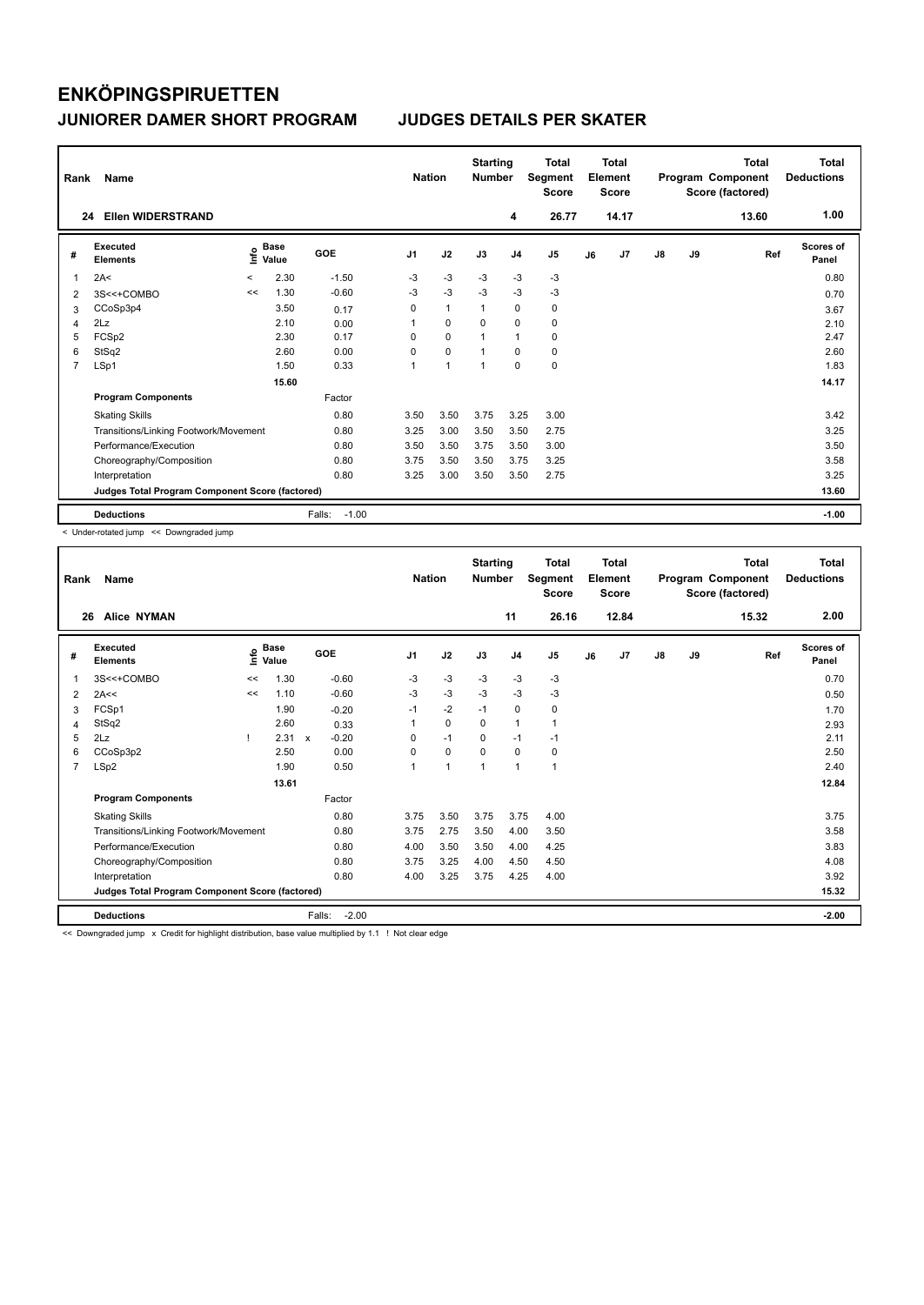| Rank           | Name                                            |      | <b>Nation</b> |              |            | <b>Total</b><br>Segment<br><b>Score</b> | Total<br>Element<br><b>Score</b> |      |                |                | Total<br>Program Component<br>Score (factored) | <b>Total</b><br><b>Deductions</b> |               |    |       |                           |
|----------------|-------------------------------------------------|------|---------------|--------------|------------|-----------------------------------------|----------------------------------|------|----------------|----------------|------------------------------------------------|-----------------------------------|---------------|----|-------|---------------------------|
| 27             | <b>Ebba LINDEVRET</b>                           |      |               |              |            |                                         |                                  |      | 8              | 25.92          |                                                | 13.38                             |               |    | 13.54 | 1.00                      |
| #              | Executed<br><b>Elements</b>                     | lnfo | Base<br>Value |              | <b>GOE</b> | J <sub>1</sub>                          | J2                               | J3   | J <sub>4</sub> | J <sub>5</sub> | J6                                             | J7                                | $\mathsf{J}8$ | J9 | Ref   | <b>Scores of</b><br>Panel |
| 1              | 3S<<+COMBO                                      | <<   | 1.30          |              | $-0.60$    | $-3$                                    | $-3$                             | $-3$ | $-3$           | $-3$           |                                                |                                   |               |    |       | 0.70                      |
| 2              | 2A<<                                            | <<   | 1.10          |              | $-0.60$    | $-3$                                    | $-3$                             | $-3$ | $-3$           | $-3$           |                                                |                                   |               |    |       | 0.50                      |
| 3              | FCSp2V1                                         |      | 1.60          |              | 0.00       | 0                                       | $\pmb{0}$                        | 0    | $\mathbf 0$    | 0              |                                                |                                   |               |    |       | 1.60                      |
| 4              | LSp2                                            |      | 1.90          |              | 0.00       | 0                                       | $\mathbf 0$                      |      | 0              | 0              |                                                |                                   |               |    |       | 1.90                      |
| 5              | StSq2                                           |      | 2.60          |              | 0.00       | 0                                       | $\mathbf 0$                      |      | 0              | 0              |                                                |                                   |               |    |       | 2.60                      |
| 6              | 2Lz                                             |      | 2.31          | $\mathsf{x}$ | 0.10       | 1                                       | $\mathbf 0$                      |      | $\mathbf 0$    | 0              |                                                |                                   |               |    |       | 2.41                      |
| $\overline{7}$ | CCoSp3p4                                        |      | 3.50          |              | 0.17       | $\Omega$                                | $\mathbf 0$                      |      | $\mathbf{1}$   | $\mathbf 0$    |                                                |                                   |               |    |       | 3.67                      |
|                |                                                 |      | 14.31         |              |            |                                         |                                  |      |                |                |                                                |                                   |               |    |       | 13.38                     |
|                | <b>Program Components</b>                       |      |               |              | Factor     |                                         |                                  |      |                |                |                                                |                                   |               |    |       |                           |
|                | <b>Skating Skills</b>                           |      |               |              | 0.80       | 3.00                                    | 3.50                             | 4.00 | 3.50           | 3.50           |                                                |                                   |               |    |       | 3.50                      |
|                | Transitions/Linking Footwork/Movement           |      |               |              | 0.80       | 3.25                                    | 2.50                             | 3.75 | 3.50           | 2.75           |                                                |                                   |               |    |       | 3.17                      |
|                | Performance/Execution                           |      |               |              | 0.80       | 3.25                                    | 3.50                             | 3.75 | 3.75           | 3.00           |                                                |                                   |               |    |       | 3.50                      |
|                | Choreography/Composition                        |      |               |              | 0.80       | 3.50                                    | 3.25                             | 4.00 | 3.75           | 3.25           |                                                |                                   |               |    |       | 3.50                      |
|                | Interpretation                                  |      |               |              | 0.80       | 3.25                                    | 3.25                             | 3.75 | 3.00           | 3.25           |                                                |                                   |               |    |       | 3.25                      |
|                | Judges Total Program Component Score (factored) |      |               |              |            |                                         |                                  |      |                |                |                                                |                                   |               |    |       | 13.54                     |
|                | <b>Deductions</b>                               |      |               | Falls:       | $-1.00$    |                                         |                                  |      |                |                |                                                |                                   |               |    |       | $-1.00$                   |

<< Downgraded jump x Credit for highlight distribution, base value multiplied by 1.1

| Rank           | Name                                            |         | <b>Nation</b>        |         |                | <b>Total</b><br>Segment<br><b>Score</b> |          | Total<br>Element<br><b>Score</b> |                          |    | Total<br>Program Component<br>Score (factored) | <b>Total</b><br><b>Deductions</b> |    |       |                           |
|----------------|-------------------------------------------------|---------|----------------------|---------|----------------|-----------------------------------------|----------|----------------------------------|--------------------------|----|------------------------------------------------|-----------------------------------|----|-------|---------------------------|
| 28             | <b>Louise JENSEN</b>                            |         |                      |         |                |                                         |          | 5                                | 25.86                    |    | 10.60                                          |                                   |    | 15.26 | 0.00                      |
| #              | Executed<br><b>Elements</b>                     | ١nfo    | <b>Base</b><br>Value | GOE     | J <sub>1</sub> | J2                                      | J3       | J <sub>4</sub>                   | J <sub>5</sub>           | J6 | J <sub>7</sub>                                 | $\mathsf{J}8$                     | J9 | Ref   | <b>Scores of</b><br>Panel |
| 1              | $1A<<^*$                                        | $\star$ | 0.00                 | 0.00    |                |                                         |          |                                  | $\overline{\phantom{a}}$ |    |                                                |                                   |    |       | 0.00                      |
| 2              | 2S<<+COMBO                                      | <<      | 0.40                 | $-0.30$ | $-3$           | $-3$                                    | $-3$     | $-3$                             | $-3$                     |    |                                                |                                   |    |       | 0.10                      |
| 3              | CCoSp2p2                                        |         | 1.80                 | $-0.60$ | $-2$           | $-2$                                    | $-1$     | $-2$                             | $-2$                     |    |                                                |                                   |    |       | 1.20                      |
| 4              | 2Lz                                             |         | 2.10                 | 0.10    | $\Omega$       | $\mathbf{1}$                            | 1        | $\mathbf 0$                      | 0                        |    |                                                |                                   |    |       | 2.20                      |
| 5              | LSp2                                            |         | 1.90                 | 0.00    | $-1$           | $\Omega$                                | $\Omega$ | $\Omega$                         | 0                        |    |                                                |                                   |    |       | 1.90                      |
| 6              | FCSp2V1                                         |         | 1.60                 | $-0.20$ | $-1$           | 0                                       | $\Omega$ | $-1$                             | $-2$                     |    |                                                |                                   |    |       | 1.40                      |
| $\overline{7}$ | StSq3                                           |         | 3.30                 | 0.50    | $\Omega$       | $\mathbf{1}$                            | 1        | $\mathbf{1}$                     | $\mathbf{1}$             |    |                                                |                                   |    |       | 3.80                      |
|                |                                                 |         | 11.10                |         |                |                                         |          |                                  |                          |    |                                                |                                   |    |       | 10.60                     |
|                | <b>Program Components</b>                       |         |                      | Factor  |                |                                         |          |                                  |                          |    |                                                |                                   |    |       |                           |
|                | <b>Skating Skills</b>                           |         |                      | 0.80    | 3.50           | 3.75                                    | 4.25     | 4.25                             | 4.00                     |    |                                                |                                   |    |       | 4.00                      |
|                | Transitions/Linking Footwork/Movement           |         |                      | 0.80    | 3.75           | 3.50                                    | 3.75     | 4.00                             | 3.00                     |    |                                                |                                   |    |       | 3.67                      |
|                | Performance/Execution                           |         |                      | 0.80    | 3.50           | 4.00                                    | 3.75     | 3.50                             | 3.50                     |    |                                                |                                   |    |       | 3.58                      |
|                | Choreography/Composition                        |         |                      | 0.80    | 3.75           | 4.25                                    | 4.25     | 4.00                             | 3.50                     |    |                                                |                                   |    |       | 4.00                      |
|                | Interpretation                                  |         |                      | 0.80    | 3.50           | 4.25                                    | 4.25     | 3.75                             | 3.50                     |    |                                                |                                   |    |       | 3.83                      |
|                | Judges Total Program Component Score (factored) |         |                      |         |                |                                         |          |                                  |                          |    |                                                |                                   |    |       | 15.26                     |
|                | <b>Deductions</b>                               |         |                      |         |                |                                         |          |                                  |                          |    |                                                |                                   |    |       | 0.00                      |

<< Downgraded jump \* Invalid element

I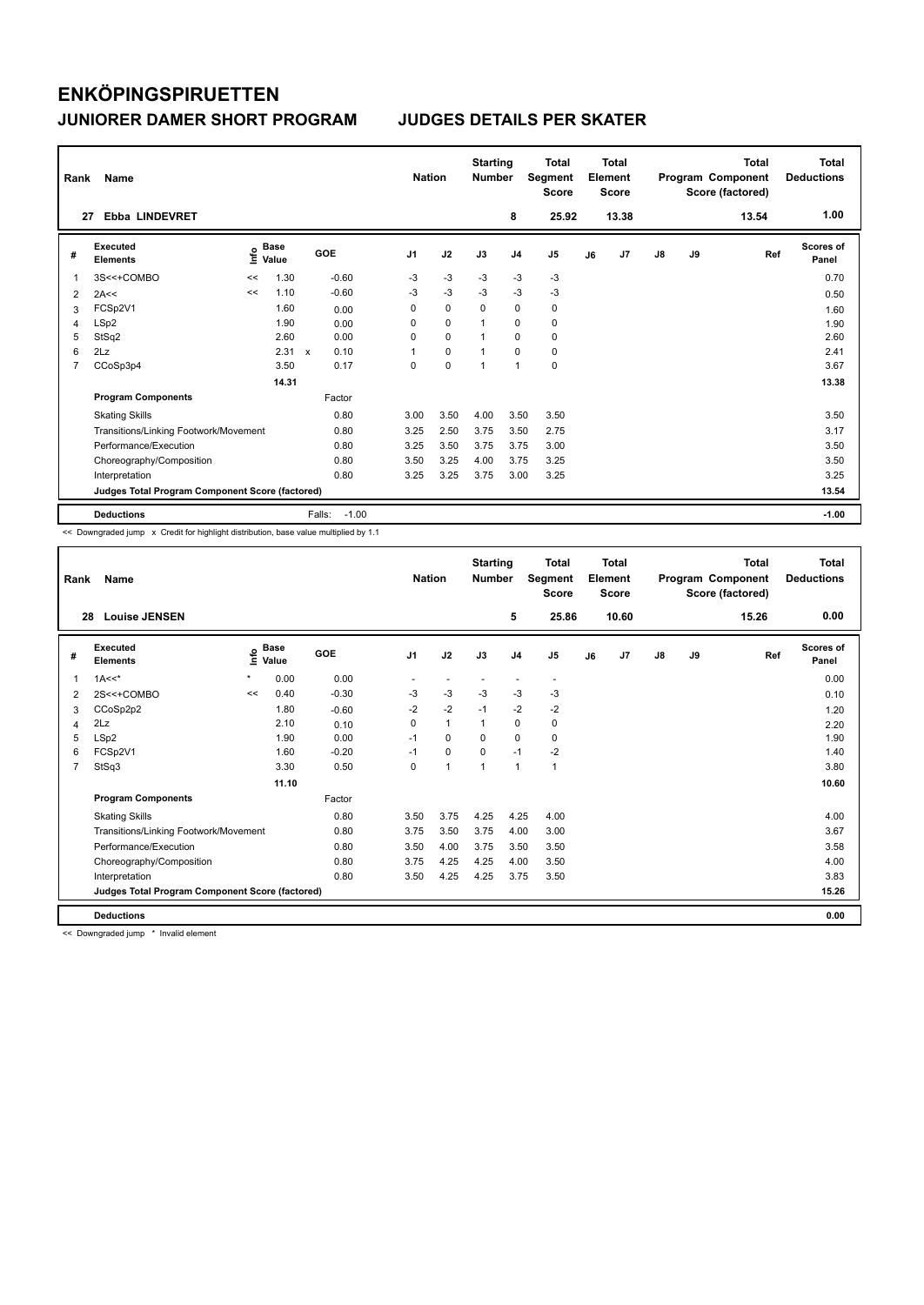| Rank | Name                                            |         |                      |                   | <b>Nation</b>  |                          | <b>Starting</b><br><b>Number</b> |                | <b>Total</b><br>Segment<br><b>Score</b> |    | Total<br>Element<br>Score |               |    | <b>Total</b><br>Program Component<br>Score (factored) | Total<br><b>Deductions</b> |
|------|-------------------------------------------------|---------|----------------------|-------------------|----------------|--------------------------|----------------------------------|----------------|-----------------------------------------|----|---------------------------|---------------|----|-------------------------------------------------------|----------------------------|
| 29   | <b>Emma HANSSON</b>                             |         |                      |                   |                |                          |                                  | 19             | 25.77                                   |    | 11.63                     |               |    | 15.14                                                 | 1.00                       |
| #    | Executed<br><b>Elements</b>                     | ۴۵      | <b>Base</b><br>Value | GOE               | J <sub>1</sub> | J2                       | J3                               | J <sub>4</sub> | J <sub>5</sub>                          | J6 | J7                        | $\mathsf{J}8$ | J9 | Ref                                                   | <b>Scores of</b><br>Panel  |
| 1    | 2A<<                                            | <<      | 1.10                 | $-0.60$           | $-3$           | $-3$                     | $-3$                             | $-3$           | $-3$                                    |    |                           |               |    |                                                       | 0.50                       |
| 2    | 3S<<+COMBO                                      | <<      | 1.30                 | $-0.60$           | $-3$           | $-3$                     | $-3$                             | $-3$           | $-3$                                    |    |                           |               |    |                                                       | 0.70                       |
| 3    | CCoSp3p4                                        |         | 3.50                 | 0.33              | 1              | $\mathbf 0$              | $\mathbf{1}$                     | $\mathbf{1}$   | $\mathbf 0$                             |    |                           |               |    |                                                       | 3.83                       |
| 4    | $1\text{Lz}^*$                                  | $\star$ | 0.00                 | 0.00              | ٠              | $\overline{\phantom{a}}$ |                                  |                | $\overline{\phantom{a}}$                |    |                           |               |    |                                                       | 0.00                       |
| 5    | LSp2                                            |         | 1.90                 | $-0.10$           | 0              | $\mathbf 0$              | $-1$                             | $-1$           | 0                                       |    |                           |               |    |                                                       | 1.80                       |
| 6    | StSq2                                           |         | 2.60                 | 0.00              | 0              | $\mathbf 0$              | 0                                | $\mathbf 0$    | $\mathbf 0$                             |    |                           |               |    |                                                       | 2.60                       |
| 7    | FCSp2                                           |         | 2.30                 | $-0.10$           | $-1$           | $\mathbf 0$              | $\mathbf 0$                      | $\mathbf 0$    | $-1$                                    |    |                           |               |    |                                                       | 2.20                       |
|      |                                                 |         | 12.70                |                   |                |                          |                                  |                |                                         |    |                           |               |    |                                                       | 11.63                      |
|      | <b>Program Components</b>                       |         |                      | Factor            |                |                          |                                  |                |                                         |    |                           |               |    |                                                       |                            |
|      | <b>Skating Skills</b>                           |         |                      | 0.80              | 4.00           | 3.50                     | 4.00                             | 4.00           | 4.25                                    |    |                           |               |    |                                                       | 4.00                       |
|      | Transitions/Linking Footwork/Movement           |         |                      | 0.80              | 3.50           | 3.25                     | 3.75                             | 3.75           | 3.75                                    |    |                           |               |    |                                                       | 3.67                       |
|      | Performance/Execution                           |         |                      | 0.80              | 3.75           | 3.75                     | 3.75                             | 3.75           | 4.00                                    |    |                           |               |    |                                                       | 3.75                       |
|      | Choreography/Composition                        |         |                      | 0.80              | 4.00           | 3.75                     | 4.00                             | 3.75           | 4.00                                    |    |                           |               |    |                                                       | 3.92                       |
|      | Interpretation                                  |         |                      | 0.80              | 3.50           | 3.50                     | 3.75                             | 3.50           | 3.75                                    |    |                           |               |    |                                                       | 3.58                       |
|      | Judges Total Program Component Score (factored) |         |                      |                   |                |                          |                                  |                |                                         |    |                           |               |    |                                                       | 15.14                      |
|      | <b>Deductions</b>                               |         |                      | $-1.00$<br>Falls: |                |                          |                                  |                |                                         |    |                           |               |    |                                                       | $-1.00$                    |

<< Downgraded jump \* Invalid element

| Rank           | Name                                            |    | <b>Nation</b>        | <b>Starting</b><br><b>Number</b> |                | <b>Total</b><br>Segment<br><b>Score</b> |          | Total<br>Element<br><b>Score</b> |       |    | <b>Total</b><br>Program Component<br>Score (factored) | <b>Total</b><br><b>Deductions</b> |    |       |                           |
|----------------|-------------------------------------------------|----|----------------------|----------------------------------|----------------|-----------------------------------------|----------|----------------------------------|-------|----|-------------------------------------------------------|-----------------------------------|----|-------|---------------------------|
| 30             | <b>Mikaela SEGER</b>                            |    |                      |                                  |                |                                         |          | 29                               | 25.40 |    | 12.14                                                 |                                   |    | 14.26 | 1.00                      |
| #              | Executed<br><b>Elements</b>                     | ۴  | <b>Base</b><br>Value | GOE                              | J <sub>1</sub> | J2                                      | J3       | J <sub>4</sub>                   | J5    | J6 | J7                                                    | $\mathsf{J}8$                     | J9 | Ref   | <b>Scores of</b><br>Panel |
| 1              | 2A<<                                            | << | 1.10                 | $-0.60$                          | $-3$           | $-3$                                    | $-3$     | $-3$                             | $-3$  |    |                                                       |                                   |    |       | 0.50                      |
| 2              | $1$ Lze $*$                                     | e  | 0.00                 | 0.00                             |                |                                         |          |                                  |       |    |                                                       |                                   |    |       | 0.00                      |
| 3              | FCSp2V1                                         |    | 1.60                 | 0.50                             |                | $\mathbf{1}$                            |          | 1                                | 0     |    |                                                       |                                   |    |       | 2.10                      |
| 4              | 2S+COMBO                                        |    | 1.30                 | $-0.60$                          | $-3$           | $-3$                                    | $-3$     | $-3$                             | $-3$  |    |                                                       |                                   |    |       | 0.70                      |
| 5              | LSp3                                            |    | 2.40                 | 0.50                             |                | $\mathbf{1}$                            |          | 1                                | 1     |    |                                                       |                                   |    |       | 2.90                      |
| 6              | StSq2                                           |    | 2.60                 | 0.17                             |                | $\mathbf{1}$                            | $\Omega$ | $\mathbf 0$                      | 0     |    |                                                       |                                   |    |       | 2.77                      |
| $\overline{7}$ | CCoSp3p3                                        |    | 3.00                 | 0.17                             | $\Omega$       | $\Omega$                                | 1        | $\mathbf{1}$                     | 0     |    |                                                       |                                   |    |       | 3.17                      |
|                |                                                 |    | 12.00                |                                  |                |                                         |          |                                  |       |    |                                                       |                                   |    |       | 12.14                     |
|                | <b>Program Components</b>                       |    |                      | Factor                           |                |                                         |          |                                  |       |    |                                                       |                                   |    |       |                           |
|                | <b>Skating Skills</b>                           |    |                      | 0.80                             | 3.50           | 3.50                                    | 3.75     | 3.75                             | 3.50  |    |                                                       |                                   |    |       | 3.58                      |
|                | Transitions/Linking Footwork/Movement           |    |                      | 0.80                             | 3.75           | 3.25                                    | 3.50     | 3.25                             | 3.00  |    |                                                       |                                   |    |       | 3.33                      |
|                | Performance/Execution                           |    |                      | 0.80                             | 3.75           | 3.75                                    | 3.75     | 3.50                             | 3.25  |    |                                                       |                                   |    |       | 3.67                      |
|                | Choreography/Composition                        |    |                      | 0.80                             | 4.00           | 3.75                                    | 3.75     | 3.75                             | 3.25  |    |                                                       |                                   |    |       | 3.75                      |
|                | Interpretation                                  |    |                      | 0.80                             | 4.00           | 3.75                                    | 3.50     | 3.25                             | 3.00  |    |                                                       |                                   |    |       | 3.50                      |
|                | Judges Total Program Component Score (factored) |    |                      |                                  |                |                                         |          |                                  |       |    |                                                       |                                   |    |       | 14.26                     |
|                | <b>Deductions</b>                               |    |                      | Falls:<br>$-1.00$                |                |                                         |          |                                  |       |    |                                                       |                                   |    |       | $-1.00$                   |
|                |                                                 |    |                      |                                  |                |                                         |          |                                  |       |    |                                                       |                                   |    |       |                           |

<< Downgraded jump \* Invalid element e Wrong edge